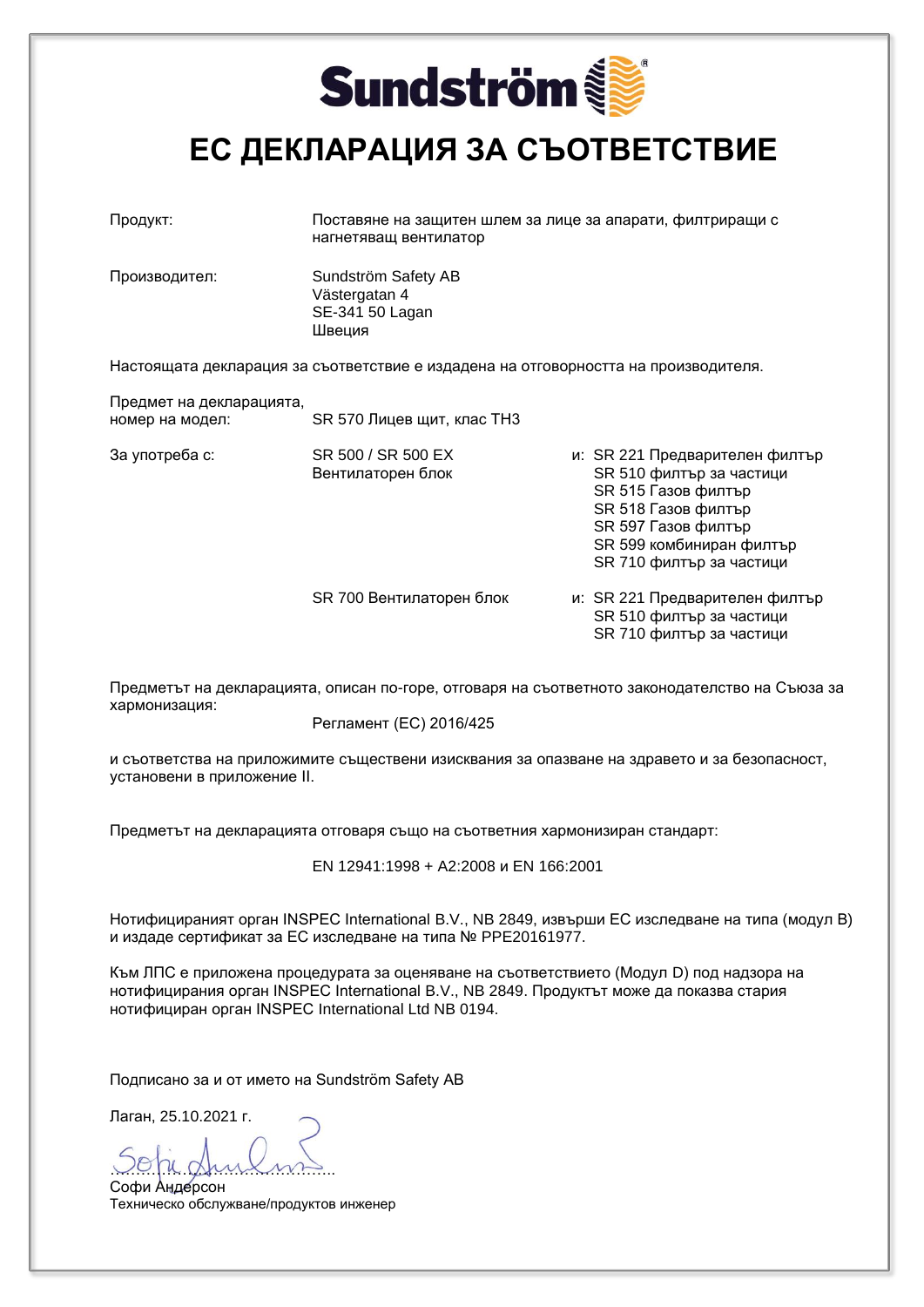### **Sundström ES PROHLÁŠENÍ O SHODĚ**

Výrobek: Výkonná filtrační zařízení zahrnující obličejový štít

Výrobce: Sundström Safety AB Västergatan 4 SE-341 50 Lagan Švédsko

Toto prohlášení o shodě je vydáno na výlučnou odpovědnost výrobce.

Předmět prohlášení,<br>model číslo:

SR 570 Obličejový štít, třída TH3

Ventilátorová jednotka

- Pro použití s: SR 500 / SR 500 EX a: SR 221 Předfiltr SR 515 Plynový filtr SR 518 Plynový filtr SR 597 Plynový filtr SR 599 Kombinovaný filtr SR 710 Částicové filtry
	- SR 700 Ventilátorová jednotka a: SR 221 Předfiltr SR 510 Částicové filtry SR 710 Částicové filtry

Výše popsané předměty prohlášení jsou ve shodě s příslušnou harmonizační legislativou EU: nařízením Evropského parlamentu a Rady (EU) 2016/425

a splňuje základní požadavky na ochranu zdraví a bezpečnost stanovené v příloze II.

Předměty prohlášení jsou rovněž ve shodě s příslušnou harmonizační normou:

EN 12941:1998 + A2:2008 a EN 166:2001

Oznámený subjekt INSPEC International B.V., NB 2849, provedl EU přezkoušení typu (modul B) a vystavil certifikát EU přezkoušení typu č. PPE20161977.

OOP podléhají posuzování shody (modul D) pod dohledem oznámeného subjektu INSPEC International B.V., NB 2849. Výrobek může vykazovat starý oznámený subjekt INSPEC International Ltd NB 0194.

Podepsáno jménem a v zastoupení Sundström Safety AB

V Laganu dne 25. 10. 2021

<u>vojugnik</u> Sofie Andersson

Technický servis/produktová inženýrka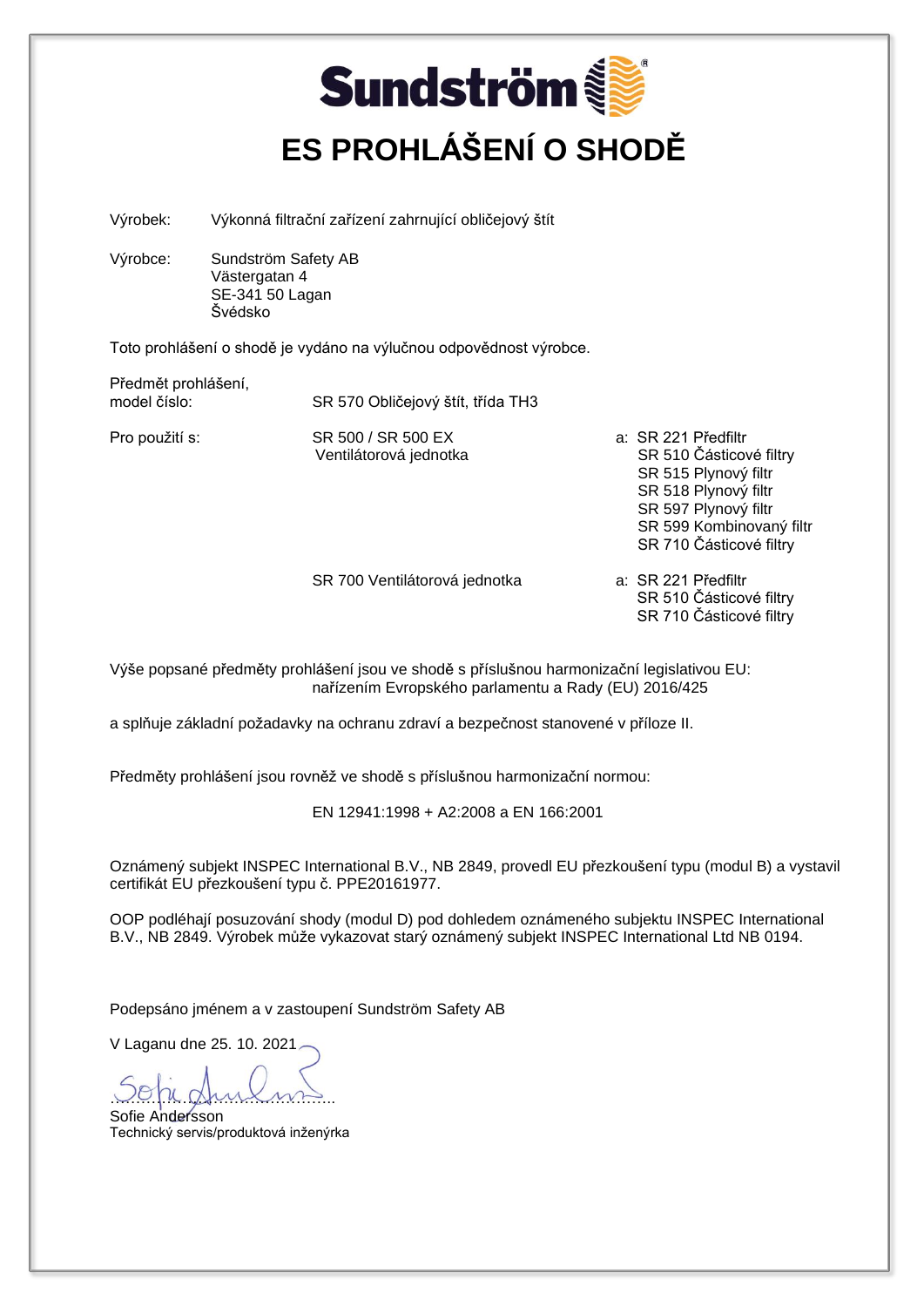# **Sundström**

#### **EU-OVERENSSTEMMELSESERKLÆRING**

Produkt: Strømføring af filteranordninger med ansigtsskærm

Producent: Sundström Safety AB Västergatan 4 SE-341 50 Lagan Sverige

Denne overensstemmelseserklæring udstedes på producentens ansvar.

Erklæringens genstande,

modelnr.: SR 570 Ansigtsskærm, klasse TH3

Til brug med: SR 500 / SR 500 EX og: SR 221 Forfilter Blæserenhed SR 510 Partikelfilter SR 515 Gasfilter SR 518 Gasfilter SR 597 Gasfilter SR 599 Kombinationsfilter SR 710 Partikelfilter

> SR 700 Blæserenhed og: SR 221 Forfilter SR 510 Partikelfilter SR 710 Partikelfilter

Genstandene for erklæringen, som beskrevet ovenfor, er i overensstemmelse med den relevante EUharmoniseringslovgivning:

Forordning (EU) 2016/425

og opfylder de relevante væsentlige sikkerheds- og sundhedskrav, som er indeholdt i bilag II.

Genstandene for erklæringen er i også overensstemmelse med den relevante harmoniserede standard:

EN 12941:1998 + A2:2008 og EN 166:2001

Det bemyndigede organ INSPEC International B.V., NB 2849, har foretaget EU-typeafprøvningen (modul B) og har udstedt EU-typeafprøvningsattesten nr. PPE20161977.

Det personlige værnemiddel er underlagt overensstemmelsesvurderingsproceduren (modul D) under overvågning af det bemyndigede organ INSPEC International B.V., NB 2849. Produktet kan vise det gamle bemyndigede organ INSPEC International Ltd NB 0194.

Underskrevet for og på vegne af Sundström Safety AB

<u>voja gruioms</u>

Sofie Andersson Technical Service/Product Engineer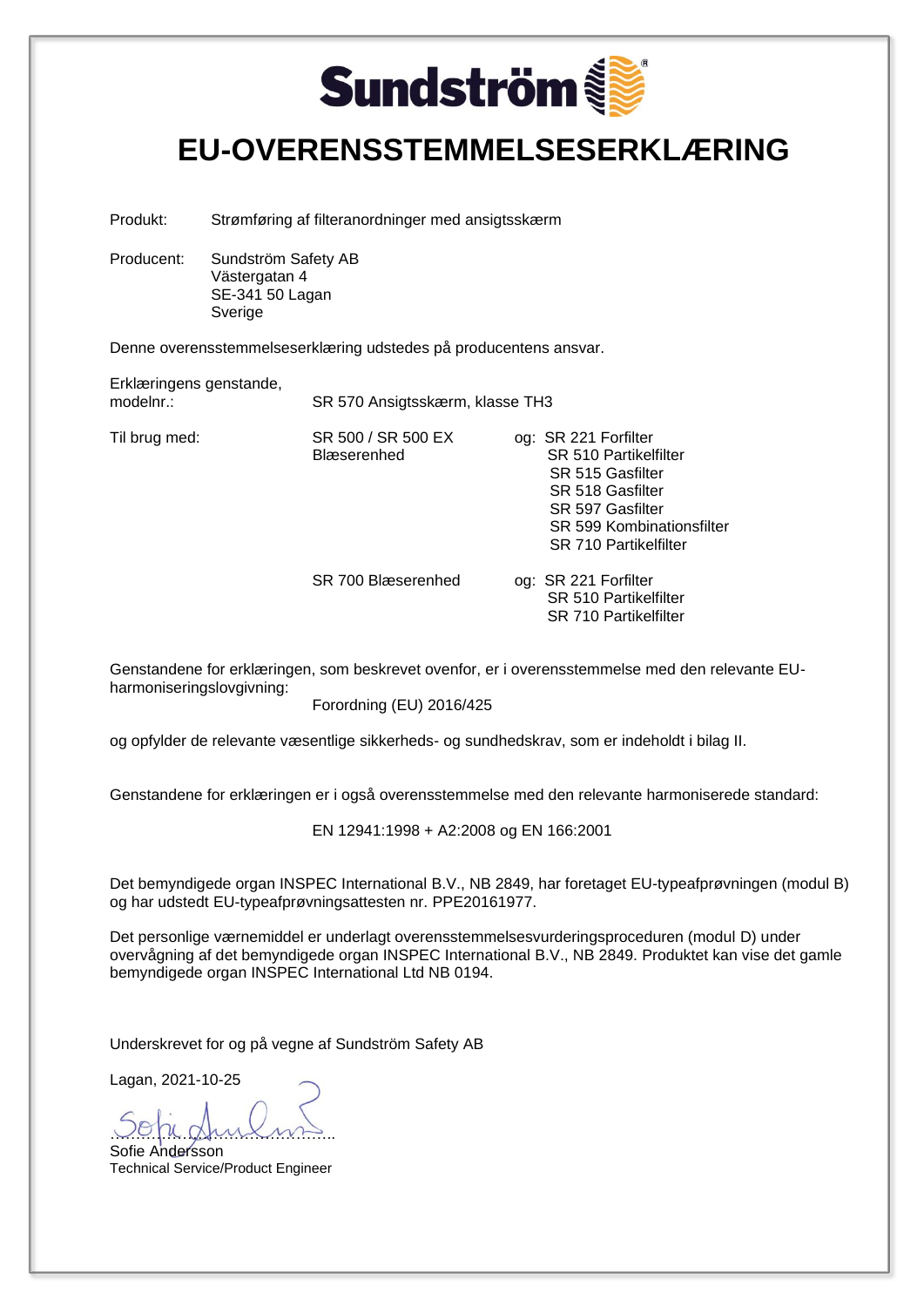### **Sundström EU-KONFORMITÄTSERKLÄRUNG**

Produkt: Gebläsefiltergeräte mit Gesichtsschild

Hersteller: Sundström Safety AB Västergatan 4 SE-341 50 Lagan Sweden

Die alleinige Verantwortung für die Ausstellung dieser Konformitätserklärung trägt der Hersteller.

Gegenstand der Erklärung,<br>Modell-Nummer:

SR 570 Gesichtsschild, Klasse TH3

Zur Verwendung mit: SR 500 / SR 500 EX und: SR 221 Vorfilter

Gebläse SR 510 Partikelfilter SR 515 Gasfilter SR 518 Gasfilter SR 597 Gasfilter SR 599 Kombinationsfilter SR 710 Partikelfilter

SR 700 Gebläse und: SR 221 Vorfilter SR 510 Partikelfilter SR 710 Partikelfilter

Die oben beschriebenen Gegenstände der Erklärung erfüllen die geltenden Harmonisierungsrechtsvorschriften der Union: Verordnung (EU) 2016/425

und erfüllen die in Anhang II genannten wesentlichen Gesundheits- und Sicherheitsanforderungen.

Die Gegenstände der Erklärung erfüllen auch die einschlägige harmonisierte Norm:

EN 12941:1998 + A2:2008 und EN 166:2001

Die notifizierte Stelle INSPEC International B.V., NB 2849, hat die EU-Baumusterprüfung (Modul B) durchgeführt und die EU-Baumusterprüfbescheinigung Nr. PPE20161977 ausgestellt.

Die PSA unterliegt dem Konformitätsbewertungsverfahren (Modul D) unter Aufsicht der notifizierten Stelle INSPEC International B.V., NB 2849. Das Produkt zeigt möglicherweise die alte benannte Stelle INSPEC International Ltd NB 0194.

Unterschrieben für und im Auftrag von Sundström Safety AB

Lagan, 25.10.2021

<u>uppe</u>

Sofie Andersson Technischer Kundendienst / Produktingenieurin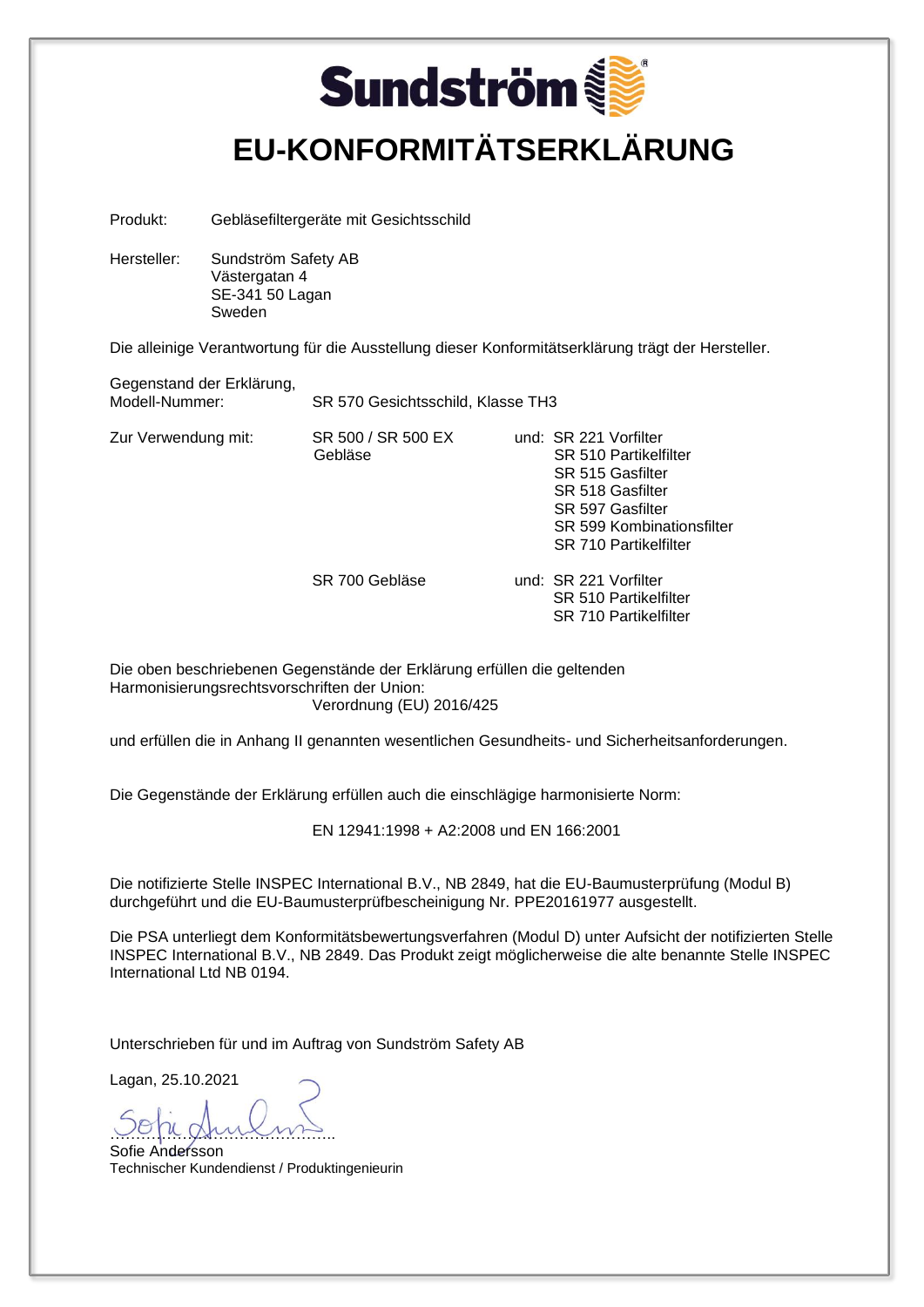### **Sundström ΔΗΛΩΣΗ ΣΥΜΜΟΡΦΩΣΗΣ ΕΚ**

Προϊόν: Διατάξεις φιλτραρίσματος ισχύος με ενσωματωμένη προσωπίδα

Κατασκευαστής: Sundström Safety AB Västergatan 4 SE-341 50 Lagan Σουηδία

Η παρούσα δήλωση συμμόρφωσης εκδίδεται υπό την αποκλειστική ευθύνη του κατασκευαστή.

Αντικείμενο της δήλωσης,

αριθμός μοντέλου: SR 570 Προσωπίδα προστασίας, κατηγορία TH3

Για χρήση με: SR 500 / SR 500 EX και: SR 221 Προφίλτρο<br>Μονάδα ανεμιστήρα και: SR 510 Φίλτρο σωμ

SR 510 Φίλτρο σωματιδίων SR 515 Φίλτρο αερίων SR 518 Φίλτρο αερίων SR 597 Φίλτρο αερίων SR 599 συνδυασμένο φίλτρο SR 710 Φίλτρο σωματιδίων

SR 700 Μονάδα ανεμιστήρα και: SR 221 Προφίλτρο

 SR 510 Φίλτρο σωματιδίων SR 710 Φίλτρο σωματιδίων

Τα ανωτέρω περιγραφόμενα αντικείμενα της παρούσας δήλωσης είναι σύμμορφα με τη σχετική ευρωπαϊκή νομοθεσία περί εναρμόνισης:

Κανονισμός (ΕΕ) 2016/425

και ικανοποιούν τις εφαρμοστέες ουσιώδεις απαιτήσεις περί υγείας και ασφάλειας που ορίζονται στο Παράρτημα II.

Τα αντικείμενα της παρούσας δήλωσης είναι επίσης σύμμορφα με τη σχετικό εναρμονισμένο πρότυπο:

EN 12941:1998 + A2:2008 και EN 166:2001

Ο κοινοποιημένος φορέας, INSPEC International B.V., NB 2849, διεξήγαγε την εξέταση τύπου ΕΚ (Μονάδα Β) και εξέδωσε το πιστοποιητικό εξέτασης τύπου ΕΚ υπ' αριθμόν PPE20161977.

Ο ατομικός εξοπλισμός προστασίας υπόκειται στη διαδικασία αξιολόγησης συμμόρφωσης (Μονάδα D) υπό την εποπτεία του κοινοποιημένου φορέα INSPEC International B.V., NB 2849. Το προϊόν ενδέχεται να εμφανίζει τον παλιό κοινοποιημένο οργανισμό INSPEC International Ltd NB 0194.

Υπογράφηκε εκ μέρους και για λογαριασμό της Sundström Safety AB

<u>voja gruiomis</u>

Sofie Andersson Μηχανικός Προϊόντων / Τεχνικής Υποστήριξης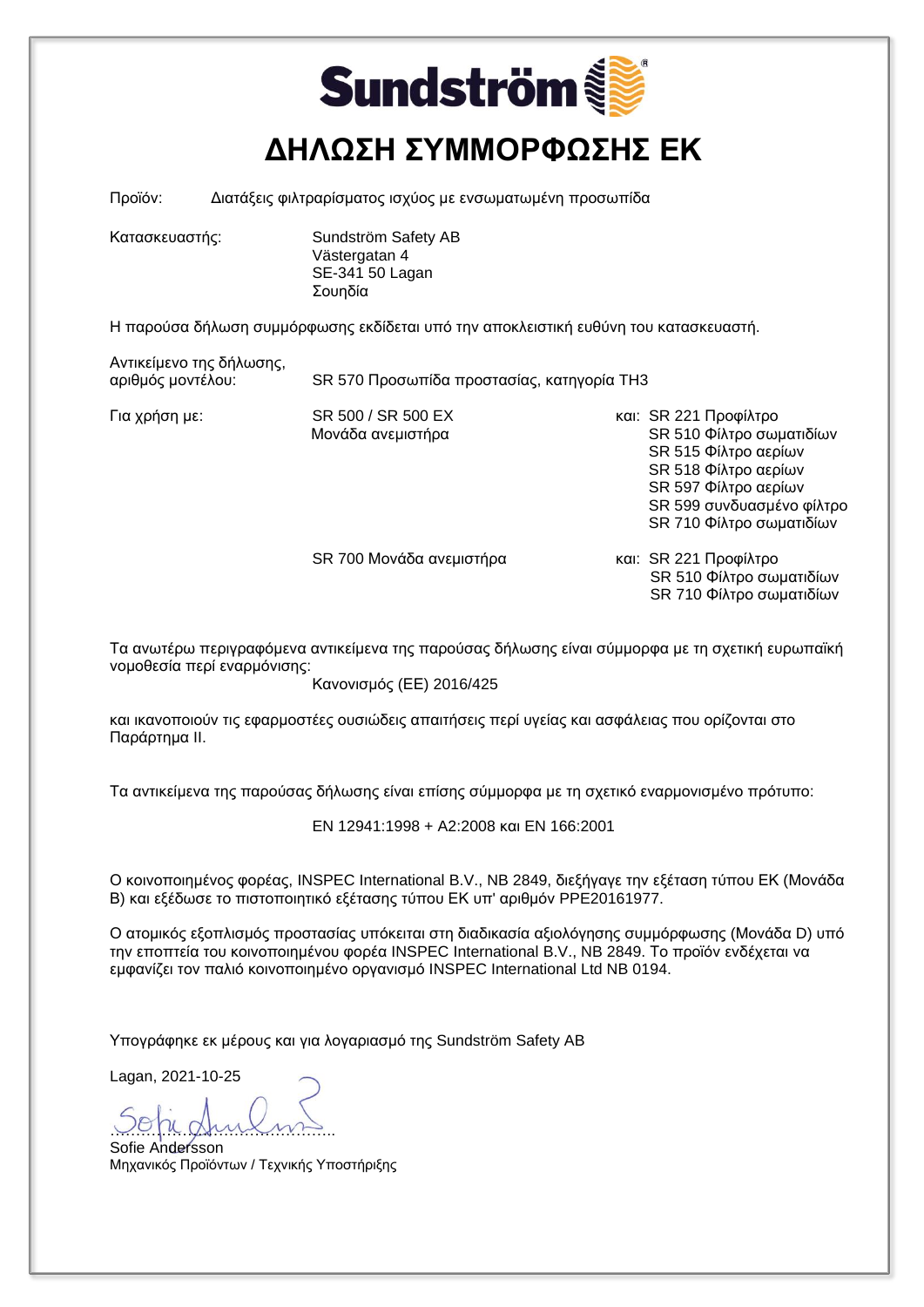### **Sundström EU DECLARATION OF CONFORMITY**

Product: Powering filtering devices incorporation a face shield

Manufacturer: Sundström Safety AB Västergatan 4 SE-341 50 Lagan Sweden

This declaration of conformity is issued under the sole responsibility of the manufacturer.

Object of the declaration,<br>model number:

SR 570 Face shield, class TH3

For use with:  $SR 500 / SR 500 EX$ 

Fan unit

| and:  SR 221 Pre-filter |
|-------------------------|
| SR 510 Particle filter  |
| SR 515 Gas filter       |
| SR 518 Gas filter       |
| SR 597 Gas filter       |
| SR 599 Gas filter       |
| SR 710 Particle filter  |
|                         |

SR 700 Fan unit and: SR 221 Pre-filter SR 510 Particle filter SR 710 Particle filter

The objects of the declaration described above are in conformity with the relevant Union harmonisation legislation:

Regulation (EU) 2016/425

and fulfils the applicable essential health and safety requirements set out in Annex II.

The objects of the declaration are also in conformity with the relevant harmonised standard:

EN 12941:1998 + A2:2008 and EN 166:2001

The notified body INSPEC International B.V., NB. 2849, performed the EU type-examination (Module B) and issued the EU type-examination certificate No. PPE20161977.

The PPE is subject to the conformity assessment procedure (Module D) under surveillance of the notified body INSPEC International B.V., NB. 2849. Product may show the old notified body INSPEC International Ltd, NB 0194.

Signed for and behalf of Sundström Safety AB

<u>voja gruiomis</u>

Sofie Andersson Technical Service/Product Engineer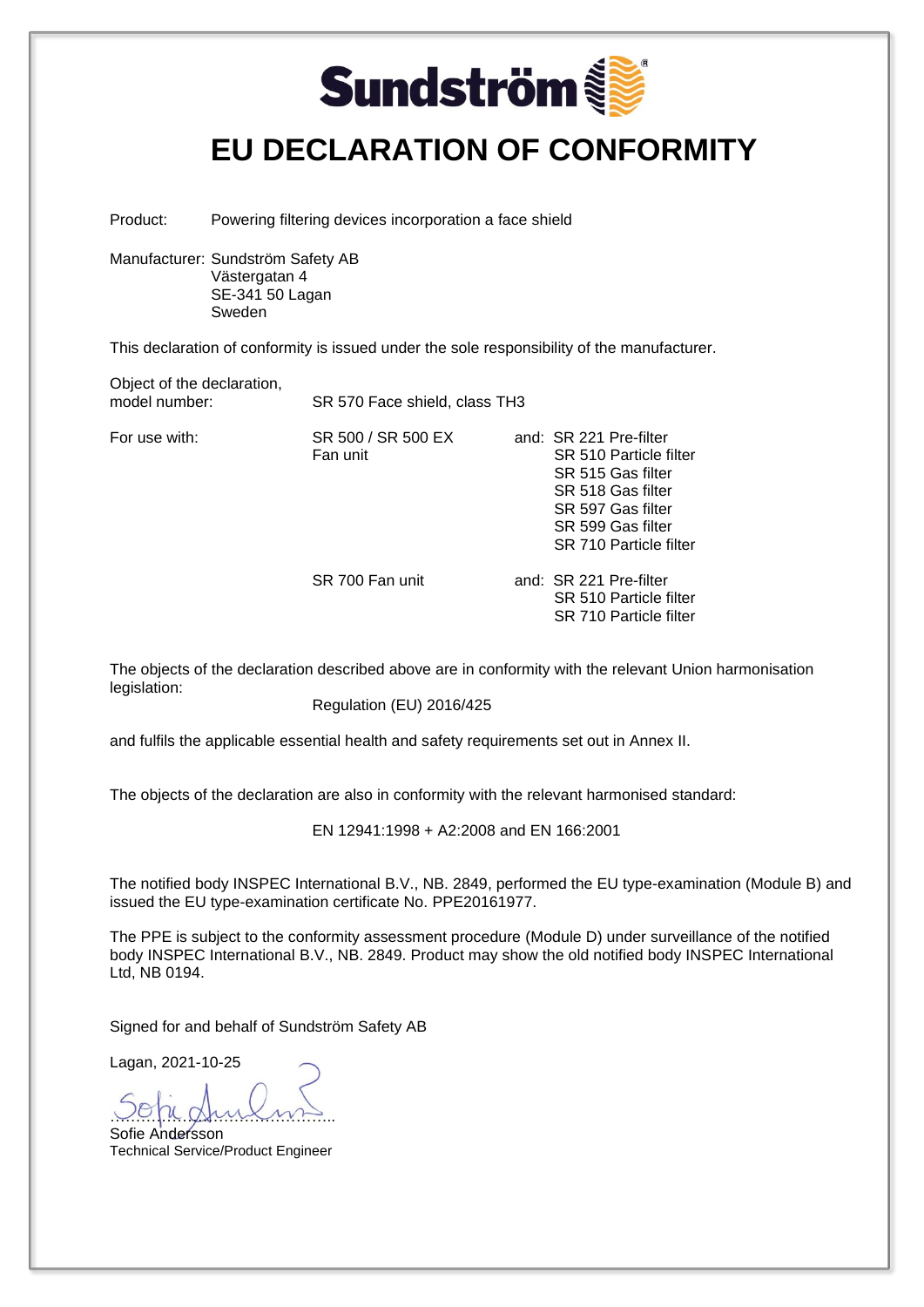### **Sundström DECLARACIÓN DE CONFORMIDAD UE**

Producto: Dispositivos de filtrado con pantalla facial

Fabricante: Sundström Safety AB Västergatan 4 SE-341 50 Lagan (Suecia) Suecia

La presente declaración de conformidad se publica bajo la responsabilidad exclusiva del fabricante.

Objeto de la declaración:<br>Número de modelo:

Pantalla facial SR 570, clase TH3

Para utilizarse con: Ventilador *y*: Prefiltro SR 221<br>SR 500 / SR 500 EX Filtro de partícul

- Filtro de partículas SR 510 Filtro de gas SR 515 Filtro de gas SR 518 Filtro de gas SR 597 Filtro combinado SR 599 Filtro de partículas SR 710
- Ventilador SR 700 y: Prefiltro SR 221 Filtro de partículas SR 510 Filtro de partículas SR 710

Los objetos de la declaración descritos más arriba cumplen con la legislación comunitaria de armonización pertinente:

Reglamento (UE) 2016/425

Además, cumple con los requisitos esenciales de seguridad y de salud aplicables recogidos en el anexo II.

Los objetos de la declaración cumplen igualmente con la norma armonizada pertinente:

EN 12941:1998 + A2:2008 y EN 166:2001

El organismo notificado NB 2849 INSPEC International B.V. ha llevado a cabo el examen CE de tipo (Módulo B) y ha emitido la homologación n.º PPE20161977.

El EPI está sujeto al procedimiento de evaluación de la conformidad (Módulo D) bajo la supervisión del organismo notificado NB 2849 INSPEC International B.V. El producto puede mostrar el antiguo organismo notificado INSPEC International Ltd NB 0194.

Firmado en nombre de Sundström Safety AB

En Lagan, a 25 de octubre de 2021

<u>voja gruioms</u>

Sofie Andersson Servicio técnico / Ingeniero de producto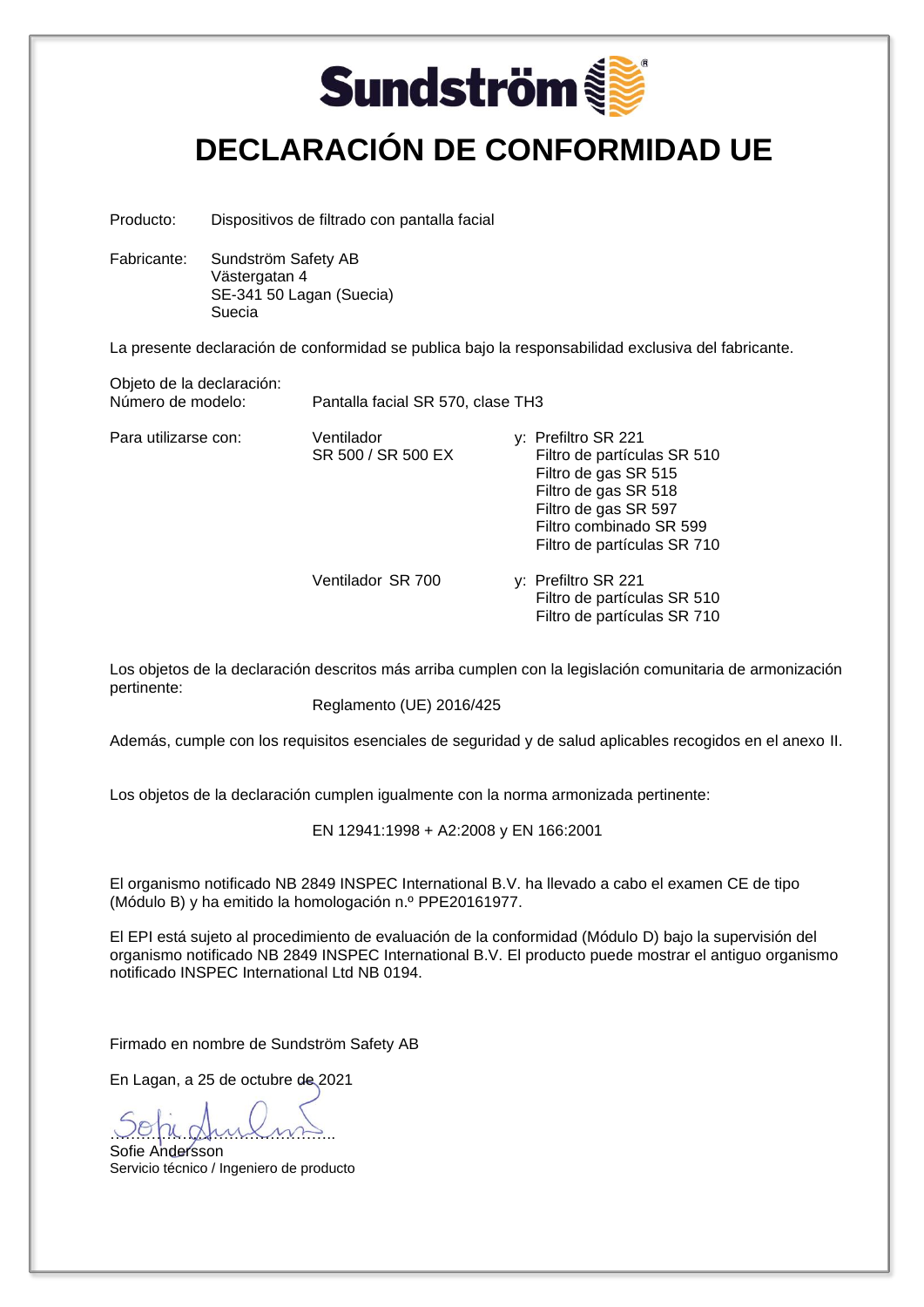### **Sundström ELi VASTAVUSDEKLARATSIOON**

Toode: Sundventilatsiooniga filtreerimisvahendid, millel on näokaitse

Tootja: Sundström Safety AB Västergatan 4 SE-341 50 Lagan Rootsi

See vastavusdeklaratsioon on välja antud tootja ainuvastutusel.

Deklaratsiooni eseme<br>mudeli number: Näokaitse SR 570, klass TH3

Mõeldud kasutamiseks koos: Respiraator ist vallister SR 221

SR 500 / SR 500 EX Osakeste filtrid SR 510 Gaasifilter SR 515 Gaasifilter SR 518 Gaasifilter SR 597 Kombineeritud filter SR 599 Osakeste filtrid SR 710

Respiraator SR 700 ja: Eelfilter SR 221 Osakeste filtrid SR 510 Osakeste filtrid SR 710

Ülalkirjeldatud deklaratsiooni esemed on vastavuses asjakohaste Euroopa Liidu ühtlustamise õigusaktidega:

määrus (EL) 2016/425

ja täidavad lisas II sätestatud kohaldatavaid peamisi tervise ja ohutuse nõudeid.

Deklaratsiooni esemed on samuti vastavuses asjakohase ühtlustatud standardiga:

EN 12941:1998 + A2:2008 ja EN 166:2001

Teavitatud asutus INSPEC International B.V., NB 2849, viis läbi ELi tüübihindamise (moodul B) ja väljastas ELi tüübihindamise sertifikaadi nr PPE20161977.

PPE on vastavuse hindamisprotseduuri (moodul D) esemeks teavitatud asutuse INSPEC International B.V., NB 2849 järelevalve all. Toode võib näidata vana teavitatud asutust INSPEC International Ltd NB 0194.

Allakirjutatud Sundström Safety AB poolt ja eest

<u>voja gruiomis</u>

Sofie Andersson Tehniliste teenuste/toodete insener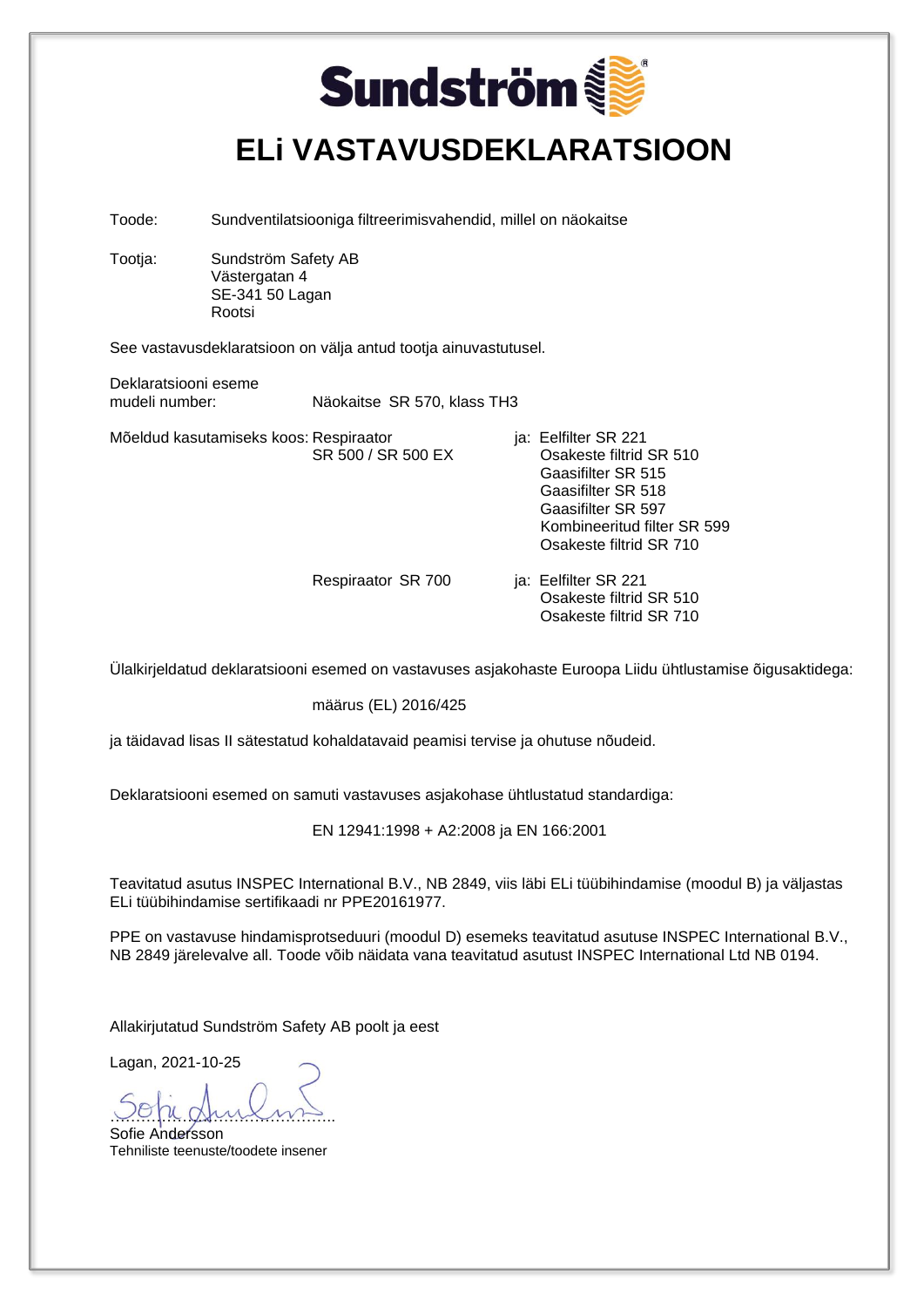

#### **EU-VAATIMUSTENMUKAISUUSVAKUUTUS**

Tuote: Kasvosuojuksella varustettujen suodatinlaitteiden virroittaminen

Valmistaja: Sundström Safety AB Västergatan 4 SE-341 50 Lagan Ruotsi

Tämä vaatimustenmukaisuusvakuutus on annettu valmistajan yksinomaisella vastuulla.

Vakuutuksen kohde,<br>mallinumero:

SR 570 -Kasvosuojus, luokan TH3

Käytettäväksi seuraavien tuotteiden kanssa:<br>SR 500 / SR 500 FX

| -Puhallin         | SR 510 Hiukkassuodatin    |
|-------------------|---------------------------|
|                   | SR 515 Kaasusuodatin      |
|                   | SR 518 Kaasusuodatin      |
|                   | SR 597 Kaasusuodatin      |
|                   | SR 599 Yhdistelmäsuodatin |
|                   | SR 710 Hiukkassuodatin    |
| SR 700 - Puhallin | ja: SR 221 Esisuodatin    |
|                   | SR 510 Hiukkassuodatin    |
|                   | SR 710 Hiukkassuodatin    |

Edellä kuvattu vakuutuksen kohde on asiaa koskevan unionin yhdenmukaistamislainsäädännön vaatimusten mukainen:

ia: SR 221 Esisuodatin

Asetus (EU) 2016/425

ja täyttää liitteessä II määritetyt asiaa koskevat olennaiset terveyteen ja turvallisuuteen liittyvät vaatimukset.

Vakuutuksen kohde on myös asiaa koskevan yhdenmukaistetun standardin vaatimusten mukainen:

EN 12941:1998 + A2:2008 ja EN 166:2001

Ilmoitettu laitos, INSPEC International B.V., NB 2849, suoritti EU-tyyppitarkastuksen (Malli B) ja antoi EUtyyppitarkastustodistuksen N:o PPE20161977.

Henkilösuojaimiin sovelletaan asianmukaisia vaatimustenmukaisuuden arviointimenettelyjä (Moduuli D) ilmoitetun laitoksen, INSPEC International B.V., NB 2849, valvonnassa. Tuote voi näyttää vanhan ilmoitetun laitoksen INSPEC International Ltd NB 0194.

Sundström Safety AB:n puolesta allekirjoittanut

Lagan, 25.10.2021

<u>voju grui ma</u>

Sofie Andersson Tekninen palvelu / Tuotesuunnittelija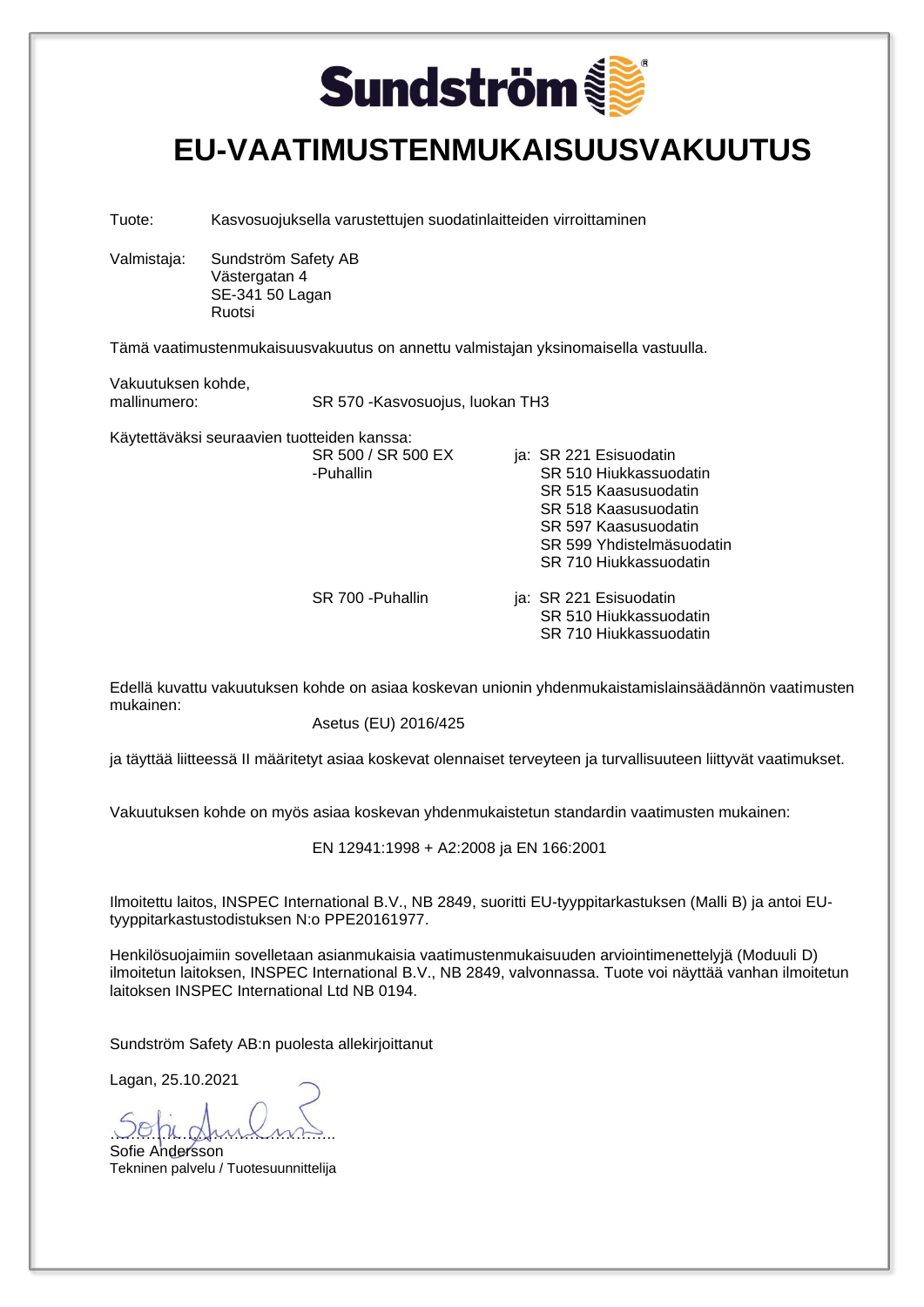

### **DÉCLARATION DE CONFORMITÉ EUROPÉENNE**

Produit : Dispositifs de filtration motorisés avec écran facial

Fabricant : Sundström Safety AB Västergatan 4 SE-341 50 Lagan Suède

Cette déclaration de conformité est émise sous la responsabilité exclusive du fabricant.

Objet de la déclaration,<br>numéro de modèle :

Écran facial SR 570, classe TH3

À utiliser avec : <br>SR 500 / SR 500 EX Filtre à particule SR 500 / SR 500 EX Filtre à particules SR 510 Filtre à gaz SR 515 Filtre à gaz SR 518 Filtre à gaz SR 597 Filtre combiné SR 599 Filtre à particules SR 710 Ventilateur SR 700 et : Préfiltre SR 221 Filtre à particules SR 510 Filtre à particules SR 710

Les objets de la déclaration, décrits ci-dessus, sont conformes à la législation d'harmonisation de l'Union européenne pertinente :

Règlement (UE) 2016/425

et remplissent les conditions essentielles applicables de santé et de sécurité détaillées en Annexe II.

Les objets de la déclaration sont également conformes à la norme harmonisée pertinente :

EN 12941:1998 + A2:2008 et EN 166 :2001

INSPEC International B.V., l'organisme notifié NB 2849, a mené l'examen européen de type (Module B) et a émis le certificat européen d'examen de type n° PPE20161977.

L'EPI est soumis à la procédure d'évaluation de conformité (Module D) sous la surveillance de l'organisme notifié NB 2849, INSPEC International B.V. Le produit peut montrer l'ancien organisme notifié INSPEC International Ltd NB 0194.

Signé par et au nom de Sundström Safety AB

Lagan, le 25/10/2021

…………………………………….. Sofie Andersson Ingénieur produit/service technique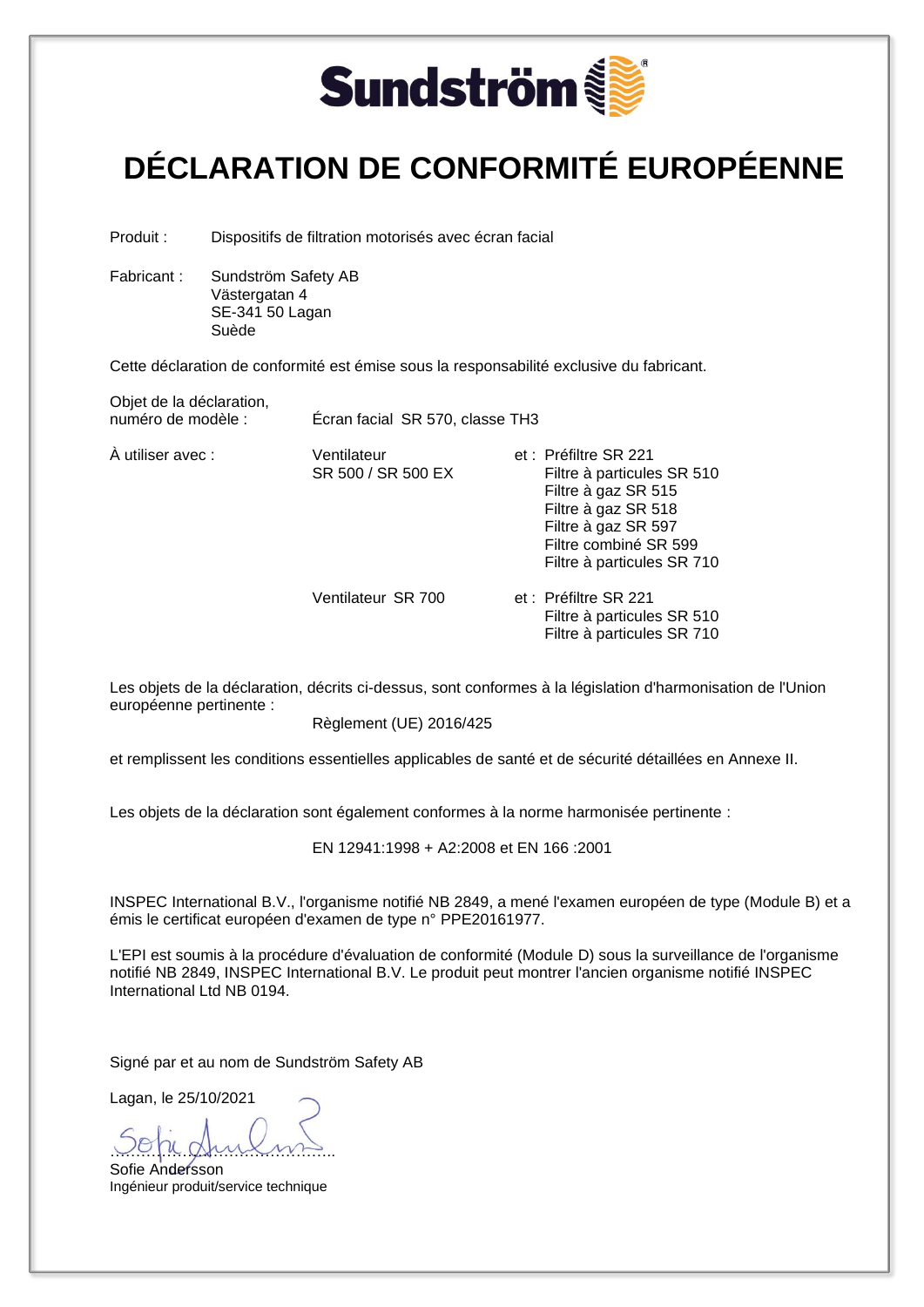### **Sundström EU MEGFELELŐSÉGI NYILATKOZAT**

Termék: Rásegítéses szűrőeszközök, arcvédő

Gyártó: Sundström Safety AB Västergatan 4 SE-341 50 Lagan Svédország

Ez a megfelelőségi nyilatkozat a gyártó kizárólagos felelőssége mellett került kiadásra.

A nyilatkozat tárgya, típusszám: SR 570 Arcvédő, class TH3

A következővel használható: SR 500 / SR 500 EX és: SR 221 Előszűrő

Ventilátor egység **SR 510 Részecskeszűrő**  SR 515 Gázszűrő SR 518 Gázszűrő SR 597 Gázszűrő SR 599 Kombinált szűrő SR 710 Részecskeszűrő

SR 700 Ventilátor egység és: SR 221 Előszűrő SR 510 Részecskeszűrő SR 710 Részecskeszűrő

A nyilatkozat tárgyai megfelelnek a vonatkozó uniós harmonizációs jogszabályoknak:

(EU) 2016/425 rendelet

és megfelel a II. mellékletben meghatározott alapvető egészségvédelmi és biztonsági követelményeknek.

A nyilatkozat tárgyai megfelelnek a vonatkozó harmonizált szabványnak:

EN 12941:1998 + A2:2008 és EN 166:2001

Az INSPEC International B.V., NB 2849 bejelentett szervezet elvégezte az EU típusvizsgálatot (B modul), és kiadta az PPE20161977. számú típustanúsítványt.

A PPE-t az INSPEC International B.V., NB 2849 bejelentett szervezet felügyelete alatt megfelelőségértékelési eljárás (D modul) alá vetik. A terméken szerepelhet a régi bejelentett szervezet, az INSPEC International Ltd NB 0194.

A Sundström Safety AB számára és nevében aláírva

<u>voja gruioms</u>

Sofie Andersson Műszaki szolgálat/Termékmérnök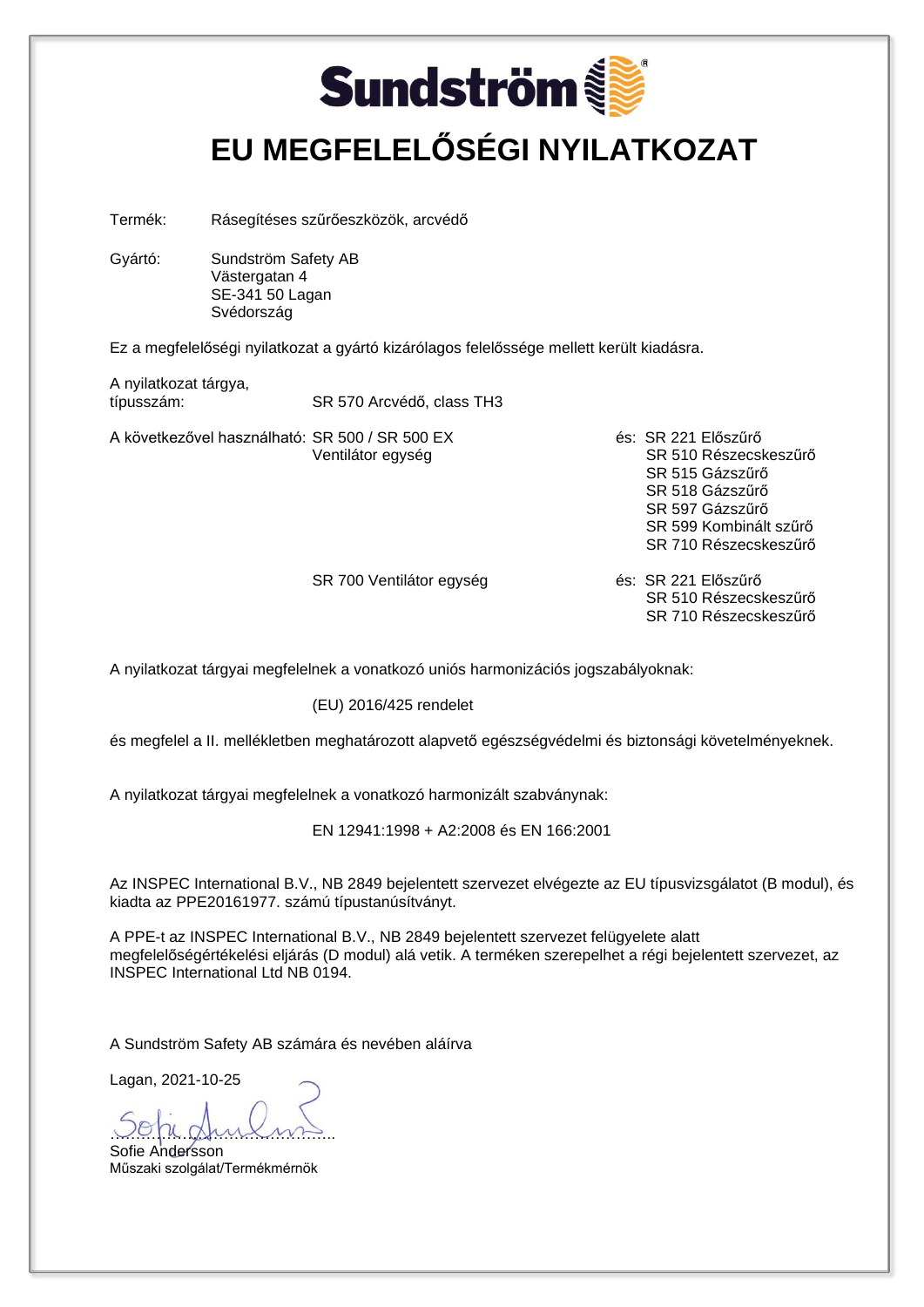# **Sundström**

#### **DICHIARAZIONE DI COMFORMITÀ DELL'UE**

Prodotto: Elettrorespiratori a filtro completi di uno schermo facciale

Produttore: Sundström Safety AB Västergatan 4 SE-341 50 Lagan Svezia

La presente dichiarazione di conformità viene rilasciata sotto la sola responsabilità del produttore.

Oggetto della dichiarazione,<br>numero modello:

Da utilizzarsi con: SR 500 / SR 500 EX

SR 570 Schermo facciale, classe TH3

Ventola

|  |  | e: SR 221 Prefiltro        |
|--|--|----------------------------|
|  |  | SR 510 Filtro particellare |
|  |  | SR 515 Filtro gas          |
|  |  | SR 518 Filtro gas          |
|  |  | SR 597 Filtro gas          |
|  |  | SR 599 Filtro combinato    |
|  |  | SR 710 Filtro particellare |
|  |  |                            |
|  |  | e: SR 221 Prefiltro        |
|  |  | SR 510 Filtro particellare |
|  |  | SR 710 Filtro particellare |

Gli oggetti della dichiarazione sopra descritti sono conformi alla relativa normativa di armonizzazione dell'Unione:

Regolamento (UE) 2016/425

e soddisfano i requisiti essenziali di salute e sicurezza di cui all'Allegato II.

SR 700 Ventola

Gli oggetti della dichiarazione sono inoltre conformi alla relativa norma armonizzata:

EN 12941:1998 + A2:2008 e EN 166:2001

L'organismo notificato INSPEC International B.V., NB 2849, ha effettuato l'esame UE del tipo (Modulo B) e ha emesso il certificato di esame UE del tipo num. PPE20161977.

Il DPI è soggetto alla procedura di valutazione di conformità (Modulo D) sotto la sorveglianza dell'organismo notificato INSPEC International B.V., NB 2849. Il prodotto può mostrare il vecchio ente notificato INSPEC International Ltd NB 0194.

Firmato a nome e per conto di Sundström Safety AB

Lagan, 25/10/2021

<u>voja gruiomis</u>

Sofie Andersson Servizio tecnico/Ingegnere di produzione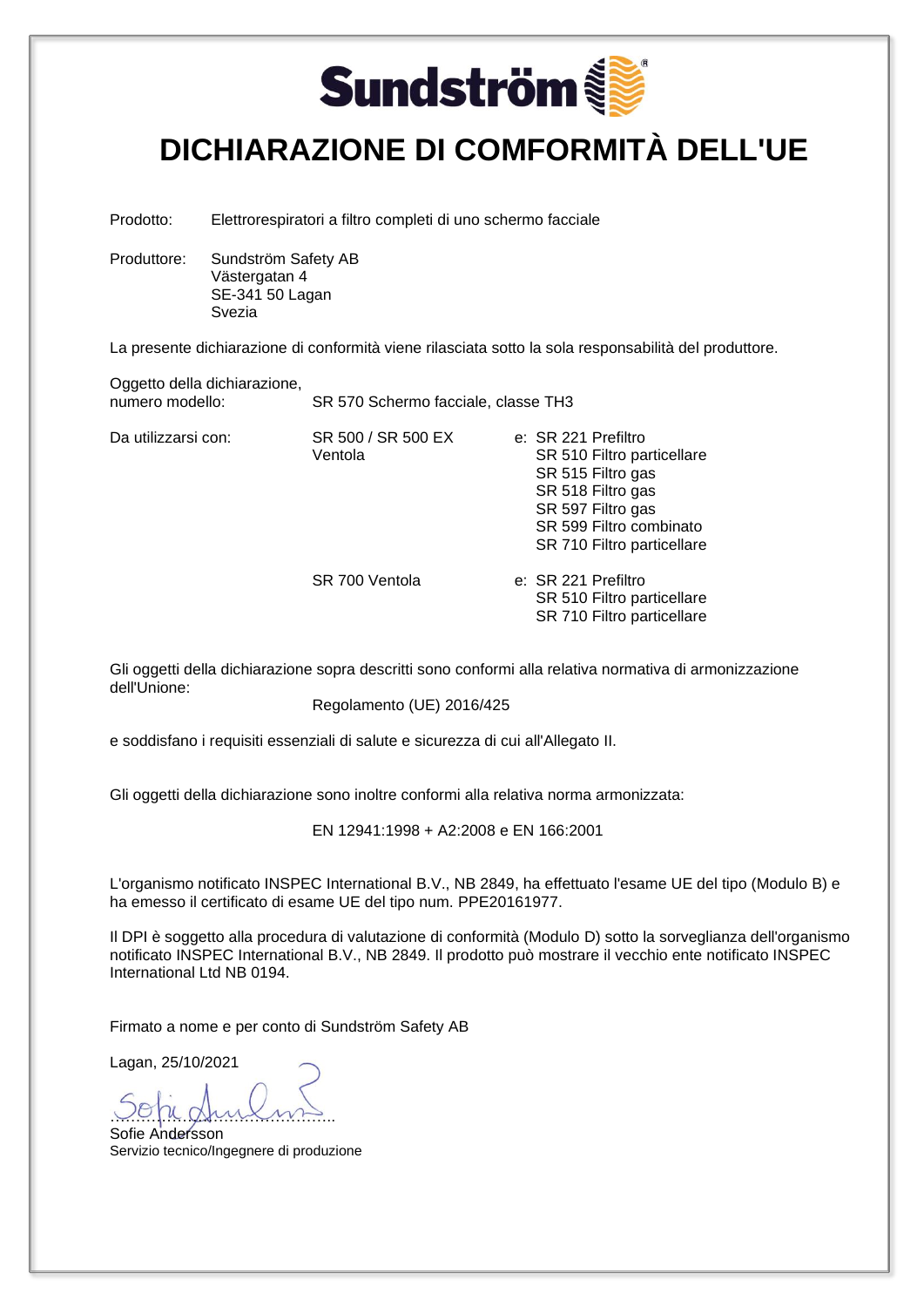### **Sundström ES ATITIKTIES DEKLARACIJA**

Produktas: Elektriniai filtravimo prietaisai, turintys veido skydelį

Gamintojas: "Sundström Safety AB" Västergatan 4 SE-341 50 Lagan Švedija

Ši atitikties deklaracija išduodama gamintojo atsakomybe.

Deklaracijos objektas,<br>modelio numeris:

SR 570 Apsauginis veido skydelis, TH3 klasės

Skirta naudoti su: SR 500 / SR 500 EX in: SR 221 Pirminis filtras Ventiliatoriaus blokas SR 510 Dalelių filtras SR 515 Dujų filtras SR 518 Dujų filtras SR 597 Dujų filtras SR 599 Kombinuotas filtras SR 710 Dalelių filtras

SR 700 Ventiliatoriaus blokas ir: SR 221 Pirminis filtras

 SR 510 Dalelių filtras SR 710 Dalelių filtras

Pirmiau apibūdinti deklaracijos objektai atitinka aktualius Sąjungos derinamuosius teisės aktus:

Reglamentą (ES) 2016/425

ir taikomus esminius sveikatos ir saugos reikalavimus, nurodytus II priede.

Deklaracijos objektai taip pat atitinka aktualų suderintąjį standartą:

EN 12941:1998 + A2:2008 ir EN 166:2001

Notifikuotoji institucija "INSPEC International B.V.", NB 2849, atliko ES tipo patikrinimą (B modulio) ir išdavė ES tipo patikrinimo sertifikatą Nr. PPE20161977.

PPE atitinka vertinimo procedūrą (D modulis), atliktą prižiūrint notifikuotajai institucijai "INSPEC International B.V.", NB 2849. Gaminyje gali būti rodoma senoji notifikuotoji įstaiga INSPEC International Ltd NB 0194.

"Sundström Safety AB" vardu pasirašo

Laganas, 2021-10-25

<u>voja gruiomis</u>

Sofie Andersson Techninės priežiūros / produktų inžinierė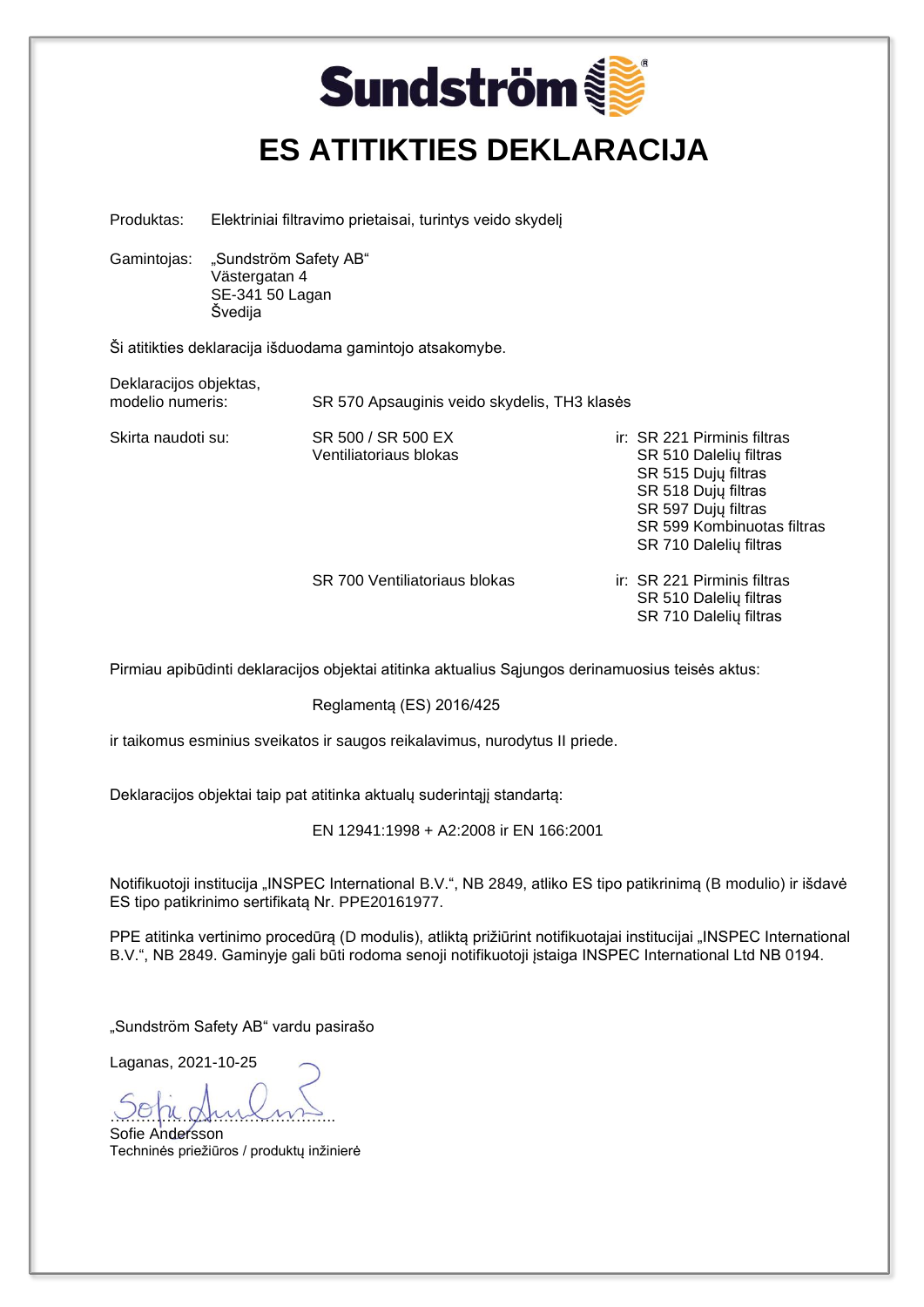### **Sundström ES ATBILSTĪBAS DEKLARĀCIJA**

Izstrādājums: Motorizētas filtrēšanas ierīces ar sejsargu

Ražotājs: Sundström Safety AB Västergatan 4 SE-341 50 Lagan Zviedrija

Par šīs atbilstības deklarācijas izdošanu atbildību uzņemas vienīgi ražotājs.

Deklarācijas objekts,

modeļa numurs: Sejas aizsargs SR 570, klasi TH3

Lietošanai kopā ar: Ventilatora ierīce veidas vair. Priekšfiltru SR 221 SR 500 / SR 500 EX Dalinu filtri SR 510 Gāzes filtrs SR 515 Gāzes filtrs SR 518 Gāzes filtrs SR 597 Apvienotais filtrs SR 599 Dalinu filtri SR 710

Ventilatora ierīce SR 700 ventilatora ierīce SR 700

 Daļiņu filtri SR 510 Daļiņu filtri SR 710

Iepriekš aprakstītie deklarācijas objekti atbilst attiecīgajiem Savienības saskaņošanas tiesību aktiem:

Regula (ES) 2016/425

un atbilst piemērojamajām būtiskajām II pielikumā noteiktajām prasībām par veselību un drošumu.

Deklarācijas objekti atbilst arī attiecīgajam saskaņotajam standartam:

EN 12941:1998 + A2:2008 un EN 166:2001

Pilnvarotā institūcija INSPEC International B.V., NB 2849, veica ES tipa pārbaudi (B modulis) un izsniedza ES tipa pārbaudes sertifikātu Nr. PPE20161977.

Uz IAL attiecas atbilstības novērtēšanas procedūra (D modulis), kas jāuzrauga pilnvarotajai institūcijai INSPEC International B.V., NB 2849. Produktā var būt redzama vecā paziņotā institūcija INSPEC International Ltd NB 0194.

Parakstīts Sundström Safety AB vārdā

Lagan, 25.10.2021.

<u>uppe</u> Sofija Andersone (*Sofie Andersson*), tehniskās apkopes/izstrādājumu mehāniķe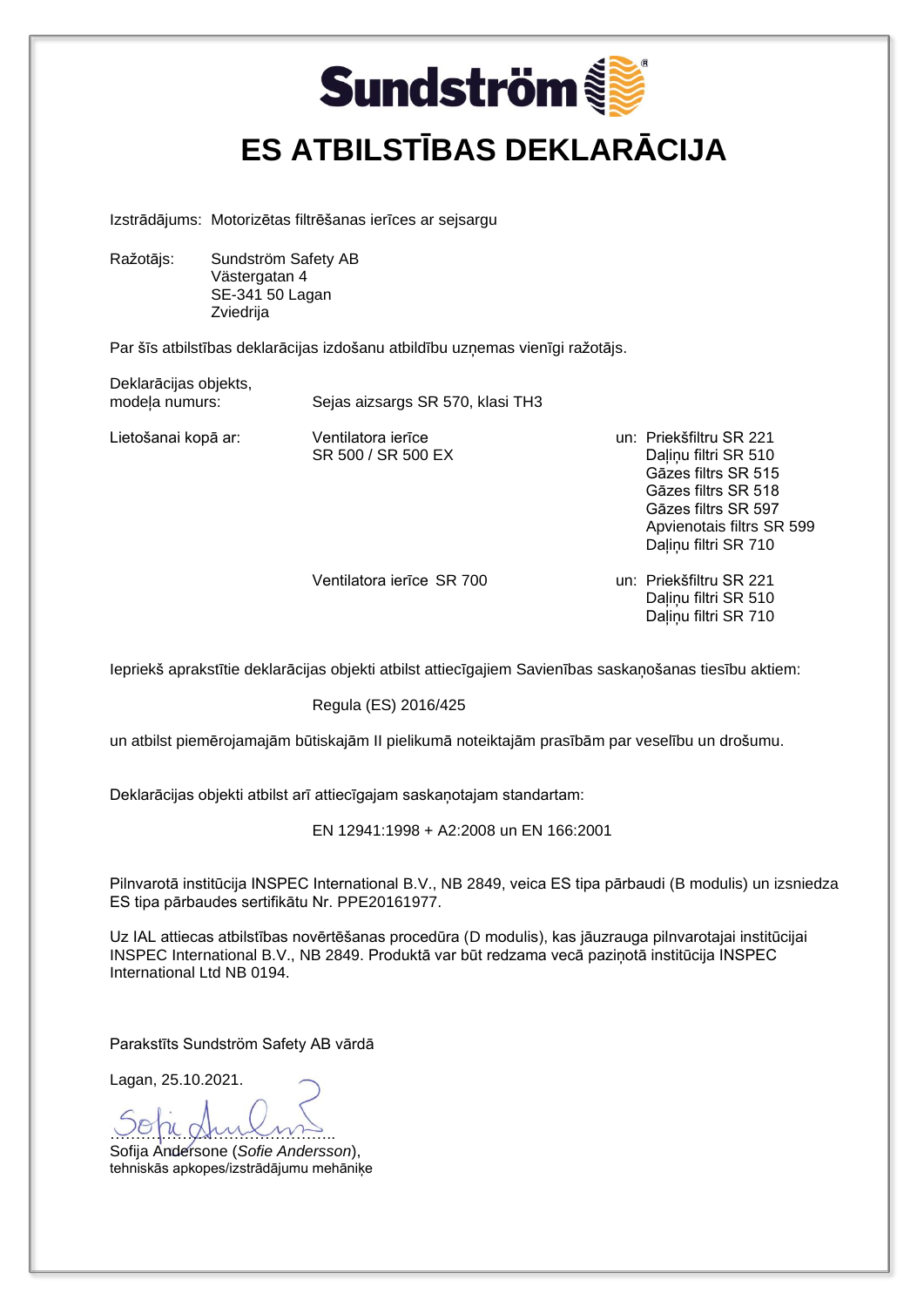### **Sundström EU-CONFORMITEITSVERKLARING**

Product: Gelaatsscherm met ingebouwd actief filtersysteem

Fabrikant: Sundström Safety AB Västergatan 4 SE-341 50 Lagan Zweden

Deze conformiteitsverklaring wordt op eigen verantwoording van de fabrikant verstrekt.

Voorwerp van de verklaring, SR 570 Gelaatsscherm, klasse TH3

Voor gebruik met: SR 500 / SR 500 EX en: SR 221 Voorfilter Ventilator SR 510 Deeltjesfilter SR 515 Gasfilter SR 518 Gasfilter SR 597 Gasfilter SR 599 Combinatiefilter SR 710 Deeltjesfilter

SR 700 Ventilator en: SR 221 Voorfilter SR 510 Deeltjesfilter SR 710 Deeltjesfilter

De hierboven beschreven voorwerpen van de verklaring zijn conform de desbetreffende harmonisatiewetgeving van de EU:

Verordening (EU) 2016/425

en voldoet aan de geldende essentiële gezondheids- en veiligheidseisen uiteengezet in Bijlage II.

De hierboven beschreven voorwerpen zijn eveneens conform de relevante geharmoniseerde norm:

EN 12941:1998 + A2:2008 en EN 166:2001

De aangemelde instantie INSPEC International B.V., NB 2849 heeft het EU-typeonderzoek (Module B) verricht en het certificaat van EU-typeonderzoek nr. PPE20161977. afgegeven.

Het PBM is onderworpen aan de conformiteitsbeoordelingsprocedure (Module D) onder toezicht van de aangemelde instantie INSPEC International B.V., NB 2849. Product kan de oude aangemelde instantie INSPEC International Ltd NB 0194 tonen.

Ondertekend voor en namens Sundström Safety AB

Lagan, 25.10.2021

<u>uppe</u> Sofie Andersson

Technical Service/Product Engineer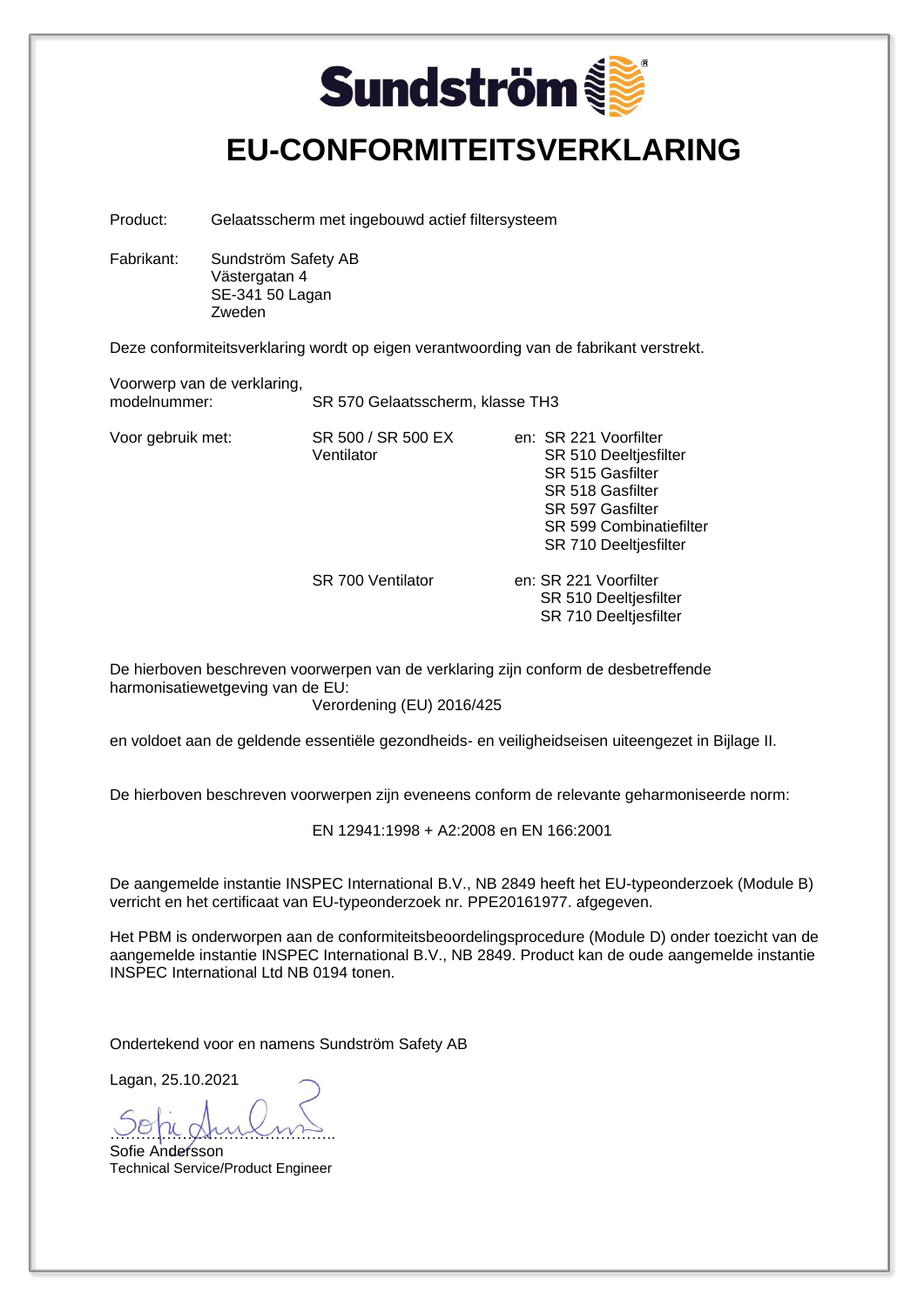| <b>Sundström</b>                                                                                                                                                                                                                                               |                                                                    |                                                                              |  |                                                                                                                                                                     |
|----------------------------------------------------------------------------------------------------------------------------------------------------------------------------------------------------------------------------------------------------------------|--------------------------------------------------------------------|------------------------------------------------------------------------------|--|---------------------------------------------------------------------------------------------------------------------------------------------------------------------|
|                                                                                                                                                                                                                                                                |                                                                    | <b>EU-SAMSVARERKLÆRING</b>                                                   |  |                                                                                                                                                                     |
| Produkt:                                                                                                                                                                                                                                                       |                                                                    | Drift av filtreringsenheter med ansiktsskjerm                                |  |                                                                                                                                                                     |
| Produsent:                                                                                                                                                                                                                                                     | Sundström Safety AB<br>Västergatan 4<br>SE-341 50 Lagan<br>Sverige |                                                                              |  |                                                                                                                                                                     |
|                                                                                                                                                                                                                                                                |                                                                    | Denne samsvarserklæringen er utgitt under produsentens eneansvar.            |  |                                                                                                                                                                     |
| modellnummer:                                                                                                                                                                                                                                                  | Produktet erklæringen gjelder,                                     | SR 570 Ansiktsskjerm, klasse TH3                                             |  |                                                                                                                                                                     |
| For bruk med:                                                                                                                                                                                                                                                  |                                                                    | SR 500 / SR 500 EX<br>Vifteenhet                                             |  | og SR 221 Forfilter<br>SR 510 Partikkelfilter<br>SR 515 Gassfilter<br>SR 518 Gassfilter<br>SR 597 Gassfilter<br>SR 599 Kombinasjonsfilter<br>SR 710 Partikkelfilter |
|                                                                                                                                                                                                                                                                |                                                                    | SR 700 Vifteenhet                                                            |  | og SR 221 Forfilter<br>SR 510 Partikkelfilter<br>SR 710 Partikkelfilter                                                                                             |
|                                                                                                                                                                                                                                                                | harmoniseringslovgivning i EU:                                     | Direktivet (EU) 2016/425                                                     |  | Produktet erklæringen gjelder, som beskrevet over, er i overensstemmelse med relevant                                                                               |
|                                                                                                                                                                                                                                                                |                                                                    | og oppfyller gjeldende viktige helse- og sikkerhetskrav angitt i vedlegg II. |  |                                                                                                                                                                     |
|                                                                                                                                                                                                                                                                |                                                                    |                                                                              |  | Produktet erklæringen gjelder er også i overensstemmelse med den relevante harmoniserte standarden:                                                                 |
|                                                                                                                                                                                                                                                                |                                                                    | EN 12941:1998 + A2:2008 og EN 166:2001                                       |  |                                                                                                                                                                     |
| Det tekniske kontrollorganet INSPEC International B.V., NB 2849 har EU-typegodkjenningskontroll (modul B)<br>og utstedt typegodkjenningssertifikat nr. PPE20161977.                                                                                            |                                                                    |                                                                              |  |                                                                                                                                                                     |
| Det personlige verneutstyret er underlagt samsvarsvurderingsprosedyre (modul D) under tilsyn av det<br>tekniske kontrollorganet INSPEC International B.V., NB 2849. Produktet kan vise det gamle tekniske<br>kontrollorganet INSPEC International Ltd NB 0194. |                                                                    |                                                                              |  |                                                                                                                                                                     |
| Undertegnet for og på vegne av Sundström Safety AB                                                                                                                                                                                                             |                                                                    |                                                                              |  |                                                                                                                                                                     |
| Lagan 25.10.2021<br>Sofie Andersson                                                                                                                                                                                                                            |                                                                    |                                                                              |  |                                                                                                                                                                     |

Technical Service/Product Engineer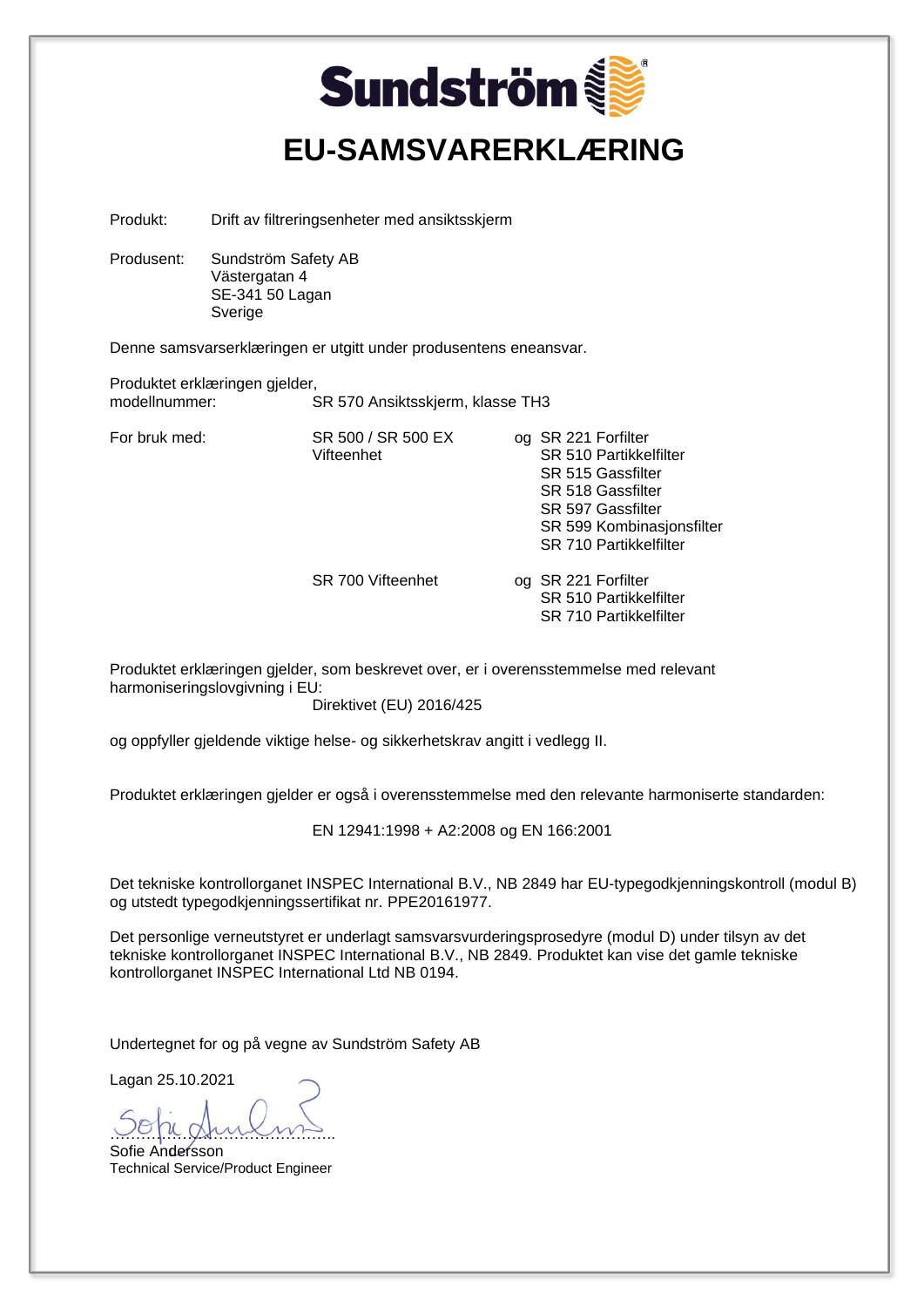### **Sundström DEKLARACJA ZGODNOŚCI**

Produkt: Zasilanie urządzeń filtrujących wyposażonych w osłonę twarzy

Wytwórca: Sundström Safety AB Västergatan 4 SE-341 50 Lagan Szwecja

Wyłączną odpowiedzialność za niniejszą deklarację zgodności ponosi wytwórca.

Przedmiot deklaracji,<br>numer modelu:

SR 570 Osłona twarzy, klasa TH3

Do użycia z: SR 500 / SR 500 EX oraz SR 221 Filtr wstępny Zespół nadmuchowy SR 510 Filtr cząstek SR 515 Filtr gazów SR 518 Filtr gazów SR 597 Filtr gazów SR 599 Filtr zespolony SR 710 Filtr cząstek

> SR 700 Zespół nadmuchowy oraz SR 221 Filtr wstępny SR 510 Filtr cząstek SR 710 Filtr cząstek

Wymienione powyżej przedmioty deklaracji są zgodne z obowiązującymi zharmonizowanymi przepisami UE:

#### rozporządzenie (UE) 2016/425

oraz spełniają obowiązujące istotne przepisy dotyczące bezpieczeństwa i higieny pracy określone w załączniku nr II.

Przedmioty deklaracji są także zgodne z obowiązującą zharmonizowaną normą:

EN 12941:1998 + A2:2008 oraz EN 166:2001

Instytucja notyfikowana INSPEC International B.V., NB 2849 przeprowadziła europejskie badanie typu (moduł B) i wystawiła certyfikat z europejskiego badania typu nr PPE20161977.

Zastosowanie środków ochrony indywidualnej jest uzależnione od wyników oceny zgodności (moduł D) przeprowadzonej pod nadzorem instytucji notyfikowanej INSPEC International B.V., NB 2849. Produkt może przedstawiać starą jednostkę notyfikowaną INSPEC International Ltd NB 0194.

Podpisano w imieniu Sundström Safety AB

<u>voja gruioms</u>

Sofie Andersson Technical Service/Product Engineer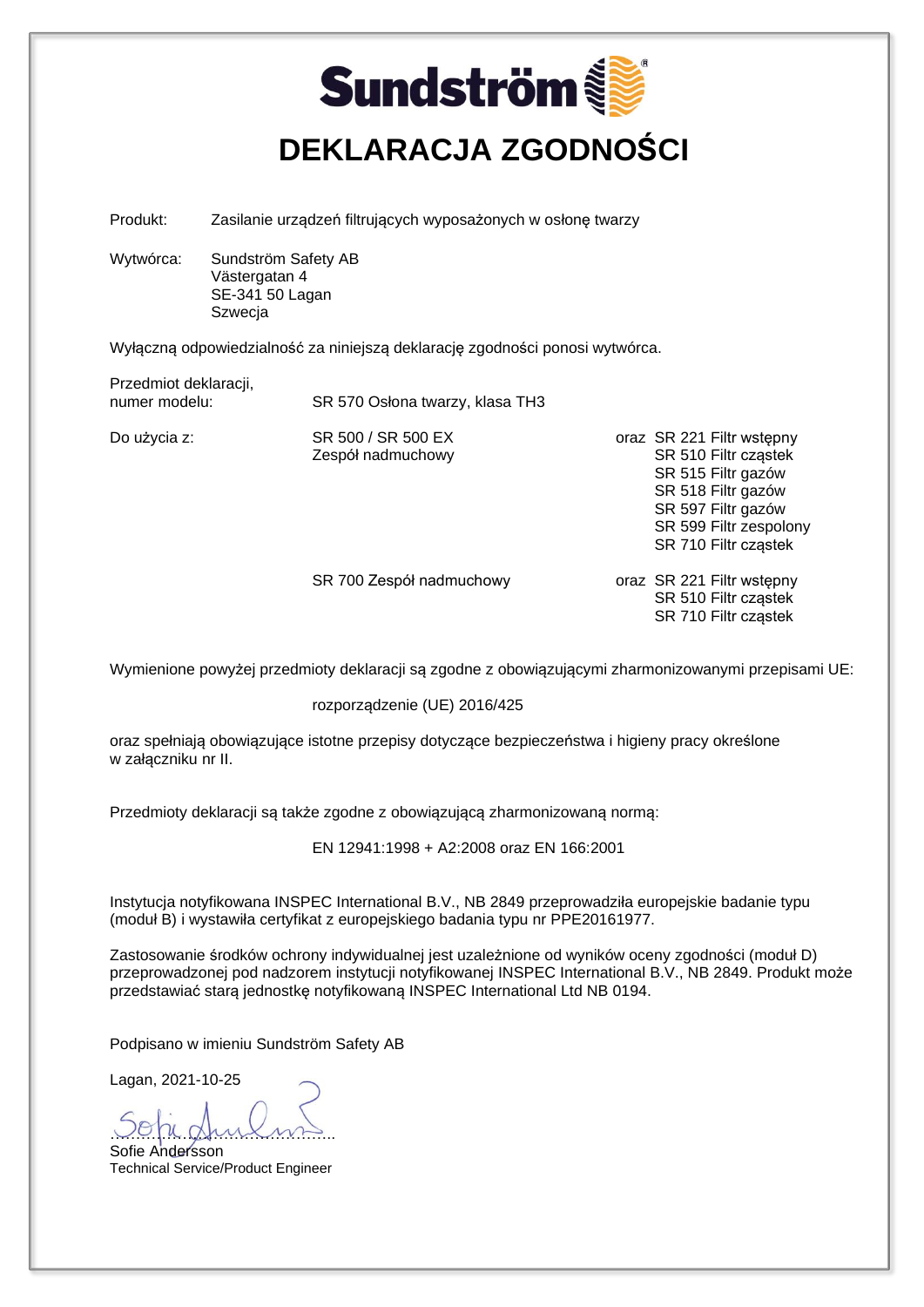

#### **DECLARAÇÃO DE CONFORMIDADE DA UE**

Produto: Dispositivos de filtragem motorizados incorporados numa máscara facial

Fabricante: Sundström Safety AB Västergatan 4 SE-341 50 Lagan Suécia

Esta declaração de conformidade é emitida sob a exclusiva responsabilidade do fabricante.

Objeto da declaração,<br>número de modelo:

SR 570 Proteção facial, classe TH3

Para utilização com: SR 500 / SR 500 EX e: SR 221 Pré-filtro Unidade de ventilação SR 510 Filtro de partículas SR 515 Filtro de gás SR 518 Filtro de gás SR 597 Filtro de gás SR 599 Filtro combinado SR 710 Filtro de partículas

SR 700 Unidade de ventilação e: SR 221 Pré-filtro

 SR 510 Filtro de partículas SR 710 Filtro de partículas

Os objetos da declaração descrita acima estão em conformidade com a legislação de harmonização da União relevante:

Regulamento (UE) 2016/425

e cumprem os requisitos essenciais de saúde e segurança em vigor, tal como descritos no Anexo II.

Os objetos da declaração também estão em conformidade com a norma harmonizada relevante:

EN 12941:1998 + A2:2008 e EN 166:2001

O organismo notificado, INSPEC International B.V., NB 2849, realizou o exame UE de tipo (Módulo B) e emitiu o certificado de exame UE de tipo com o n.º PPE20161977.

O EPP está sujeito ao procedimento de avaliação de conformidade (Módulo D) sob a supervisão do organismo notificado INSPEC International B.V., NB 2849. O produto pode apresentar o antigo organismo notificado INSPEC International Ltd NB 0194.

Assinado por e em nome de Sundström Safety AB

<u>voja gruioms</u>

Sofie Andersson Engenheira de Assistência Técnica/Produto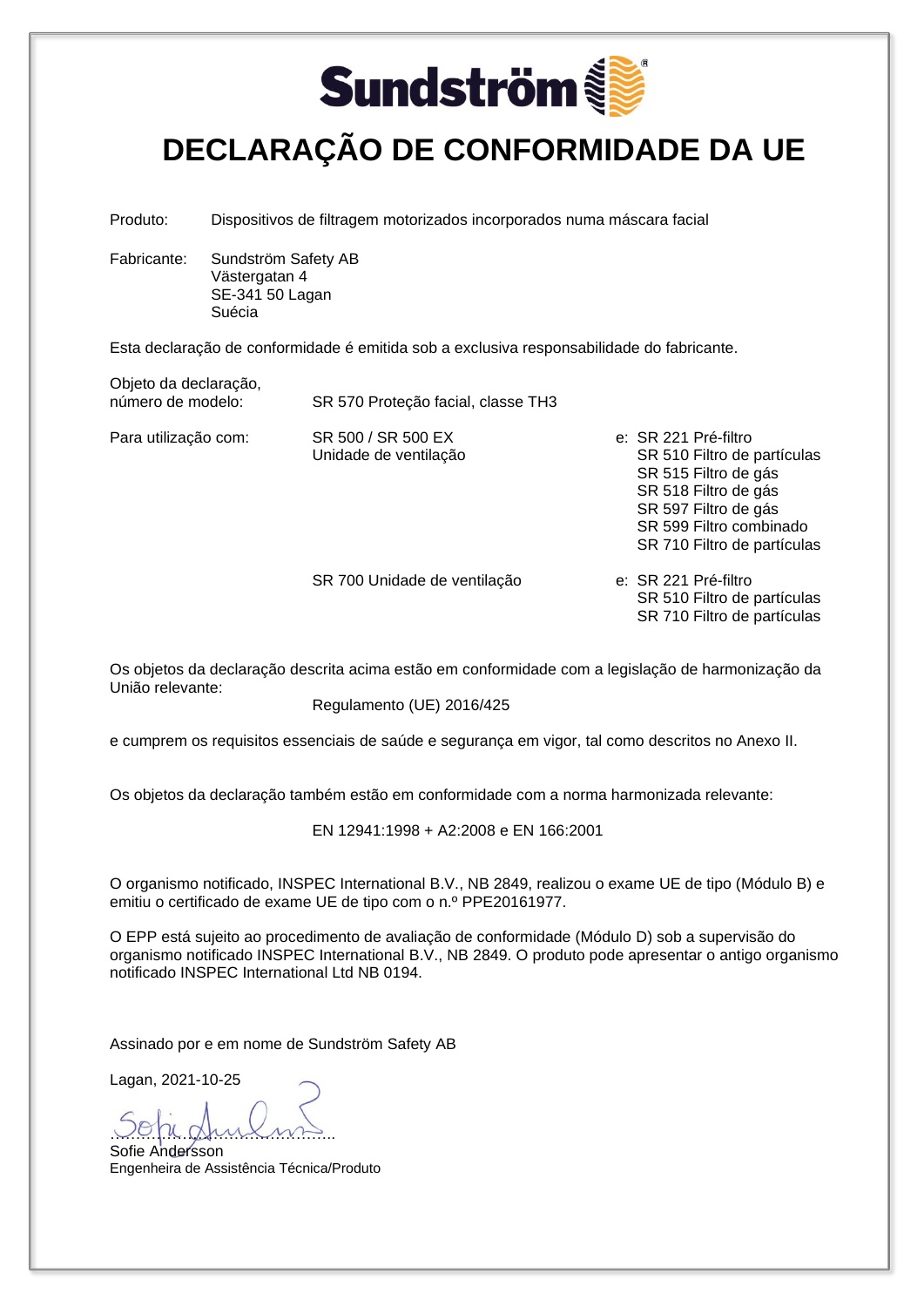

#### **DECLARAȚIA DE CONFORMITATE UE**

Produs: Dispozitive de filtrare cu ventilație asistată, cu mască de protecție

Producător: Sundström Safety AB Västergatan 4 SE-341 50 Lagan Suedia

Obiectul declarației,

Prezenta declarație de conformitate este eliberată pe răspunderea exclusivă a producătorului.

| ODIECIUI UECIAL ALIEI,<br>număr model: | SR 570 Masca de protecție, clasa TH3 |                                                                                                                                                                                                |  |
|----------------------------------------|--------------------------------------|------------------------------------------------------------------------------------------------------------------------------------------------------------------------------------------------|--|
| A se utiliza împreună cu:              | SR 500 / SR 500 EX<br>Ventilatorul   | si: SR 221 Prefiltrul<br>SR 510 Filtrele de particule<br>SR 515 Filtrul de gaze<br>SR 518 Filtrul de gaze<br>SR 597 Filtrul de gaze<br>SR 599 Filtrul combinat<br>SR 710 Filtrele de particule |  |
|                                        | <b>SR 700 Ventilatorul</b>           | si: SR 221 Prefiltrul<br>SR 510 Filtrele de particule<br>SR 710 Filtrele de particule                                                                                                          |  |

Obiectele declarației descrise mai sus sunt în conformitate cu legislația armonizată relevantă a Uniunii:

Regulamentul (UE) 2016/425

și îndeplinesc cerințele esențiale de sănătate și securitate aplicabile prevăzute în anexa II.

Obiectele declarației sunt, de asemenea, în conformitate cu standardul armonizat relevant:

EN 12941:1998 + A2:2008 și EN 166:2001

Organismul notificat INSPEC International B.V., NB 2849, a efectuat examinarea UE de tip (modulul B) și a eliberat certificatul de examinare UE de tip nr. PPE20161977.

Echipamentul individual de protecție (EIP) face obiectul procedurii de evaluare a conformității (modulul D) sub supravegherea organismului notificat INSPEC International B.V., NB 2849. Produsul poate prezenta vechiul organismului notificat INSPEC International Ltd NB 0194.

Semnat pentru și în numele Sundström Safety AB

<u>voja gruioms</u>

Sofie Andersson Serviciul tehnic/Inginer de produs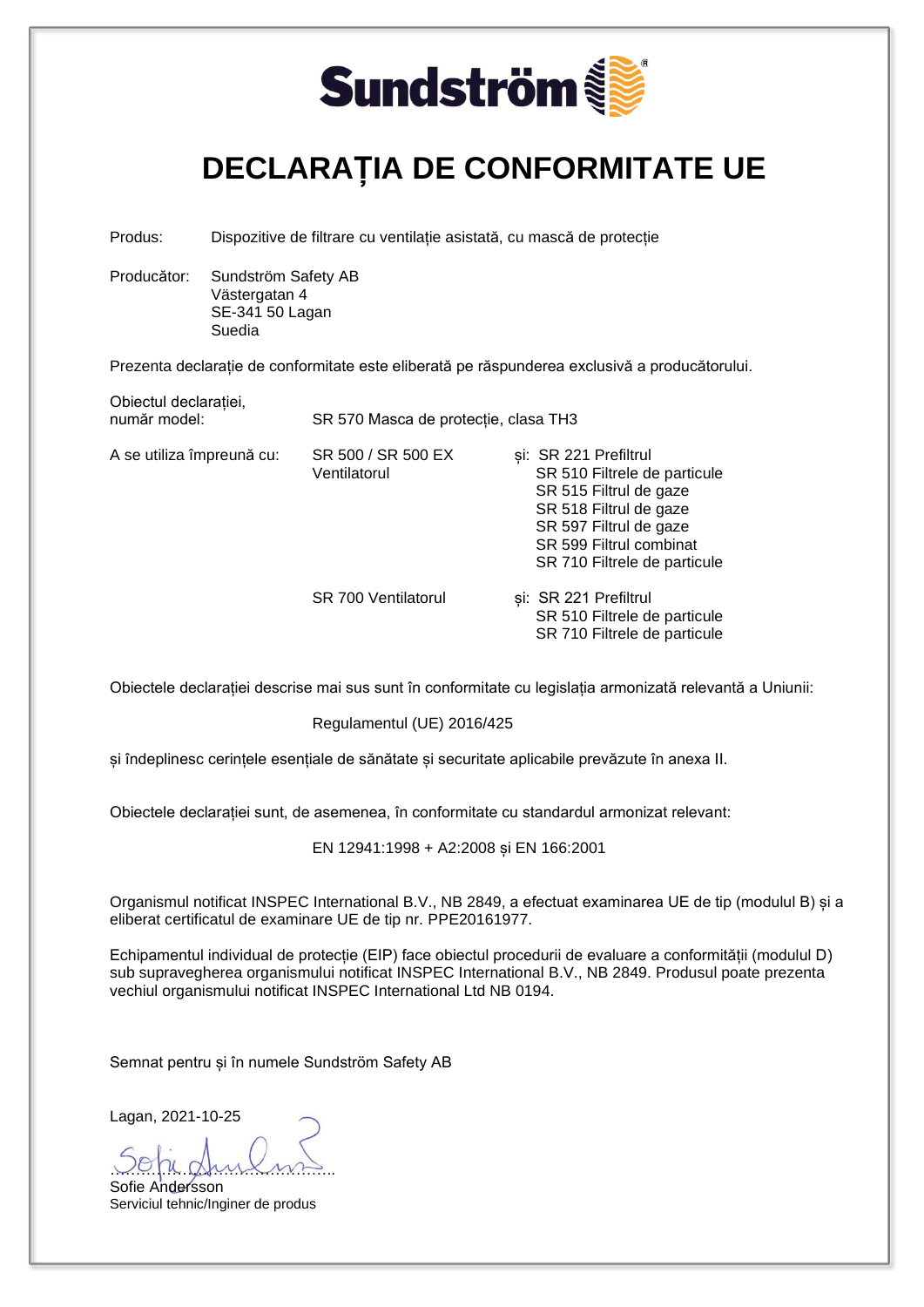

#### **ДЕКЛАРАЦИЯ СООТВЕТСТВИЯ ЕС**

Изделие: Электроприводное фильтрующее устройство для лицевого щитка

Изготовитель: Sundström Safety AB Västergatan 4 SE-341 50 Lagan Sweden (Швеция)

Настоящая Декларация соответствия выдана под единоличную ответственность изготовителя.

Предмет Декларации, номер модели: SR 570 Лицевой щиток, класс TH3.

Для использования с: SR 500 / SR 500 EX Блок принудительной подачи воздуха и SR 221 Предфильтр SR 510 Противоаэрозольный фильтр SR 515 Противогазовый фильтр SR 518 Противогазовый фильтр SR 597 Противогазовый фильтр SR 599 Комбинированный фильтр SR 710 Противоаэрозольный фильтр

SR 700 Блок принудительной подачи воздуха

- и SR 221 Предфильтр
	- SR 510 Противоаэрозольный фильтр

SR 710 Противоаэрозольный фильтр

Вышеописанные предметы Декларации соответствуют применимому законодательству ЕС по унификации права:

Регламент (ЕС) 2016/425

и выполняют действующие существенные требования по охране труда и технике безопасности, указанные в Приложении II.

Предметы Декларации также соответствуют применимому единому стандарту:

EN 12941:1998 + A2:2008 и EN 166:2001

Регистрирующая организация INSPEC International B.V., NB 2849, провела испытания типового образца на соответствие требованиям ЕС (Модуль B) и выдала Сертификат испытаний типового образца на соответствие требованиям ЕС № PPE20161977.

На СИЗ распространяется порядок оценки соответствия (Модуль D) в рамках надзора регистрирующей организации INSPEC International B.V., NB 2849. Продукт может показать старый уполномоченный орган INSPEC International Ltd NB 0194.

Подписано от имени и по поручению Sundström Safety AB

Lagan, 25.10.2021 г.

<u>voja gruioms</u>

Софи Андерссон Инженер по техническому обслуживанию/технолог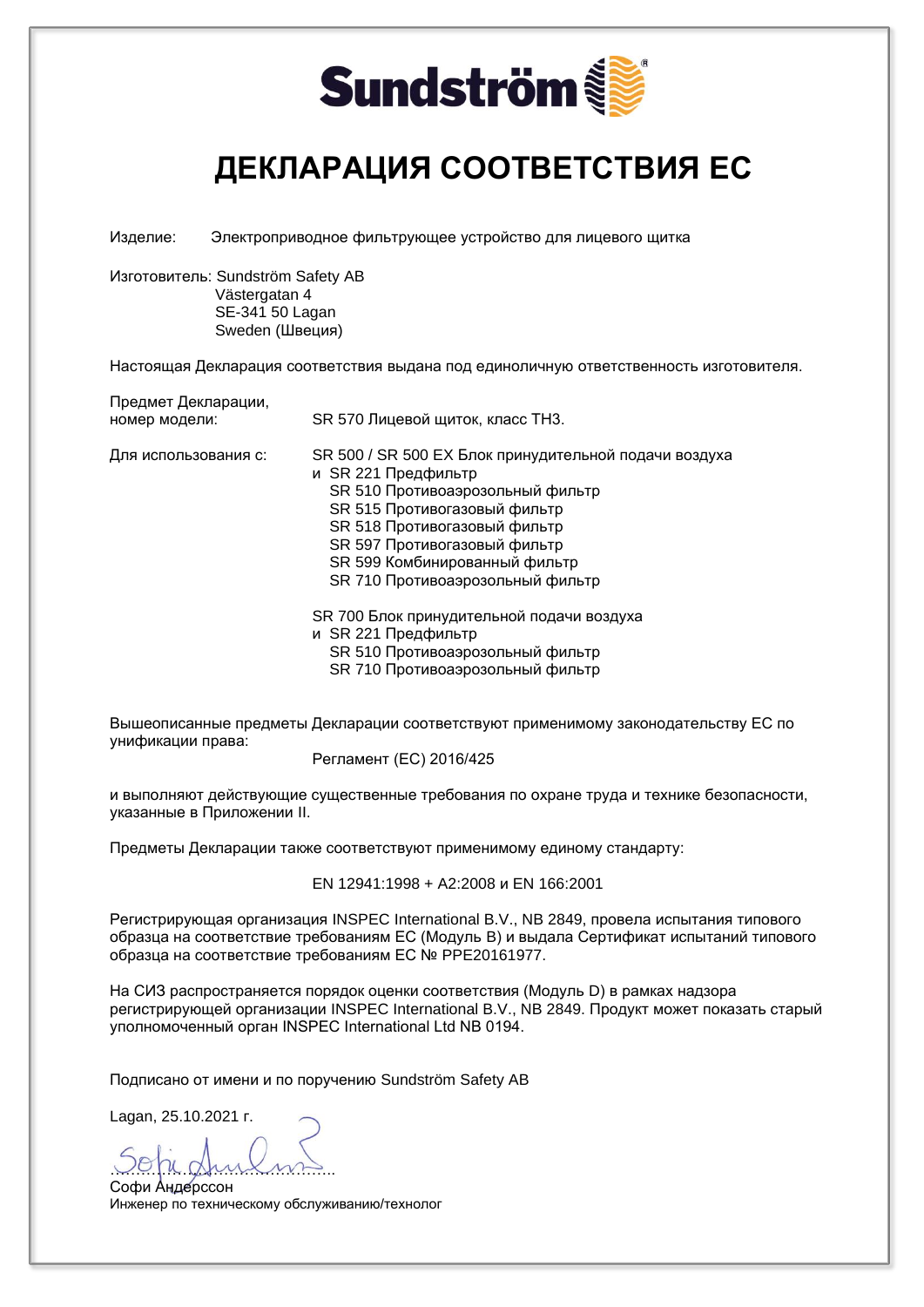## **Sundström VYHLÁSENIE O ZHODE EÚ**

Výrobok: Výkonné filtračné zariadenia s tvárovým štítom

Výrobca: Sundström Safety AB Västergatan 4 SE-341 50 Lagan Švédsko

Toto vyhlásenie o zhode sa vydáva na výhradnú zodpovednosť výrobcu.

Predmet vyhlásenia,<br>číslo modelu:

SR 570 Tvárový štít, trieda TH3

- Na použitie s: SR 500 / SR 500 EX si: SR 221 Predfilter Jednotka ventilátora **SR 510 Časticový filter**  SR 515 Plynový filter SR 518 Plynový filter SR 597 Plynový filter SR 599 Kombinovaný filter SR 710 Časticový filter
	- SR 700 Jednotka ventilátora <br>
	si: SR 221 Predfilter SR 510 Časticový filter SR 710 Časticový filter

Predmet vyhlásenia opísaný vyššie je v súlade s príslušnými harmonizovanými právnymi predpismi Únie:

Nariadenie (EÚ) 2016/425

a spĺňa dôležité platné zdravotné a bezpečnostné požiadavky uvedené v Prílohe II.

Predmety vyhlásenia sú taktiež v súlade s príslušnou harmonizovanou normou:

EN 12941:1998 + A2:2008 și EN 166:2001

Notifikovaný orgán INSPEC International B.V., NB 2849 vykonal typovú skúšku EÚ (Modul B) a vydal osvedčenie o typovej skúške EÚ č. PPE20161977.

PPE podlieha postupu posudzovania zhody (Modul D) pod dohľadom notifikovaného orgánu INSPEC International B.V., NB 2849. Výrobok môže obsahovať starý notifikovaný orgán INSPEC International Ltd NB 0194.

Podpísané v mene Sundström Safety AB

Lagan, 25. 10. 2021

<u>voja gruiomis</u>

Sofie Andersson Technik pre technické služby/produkty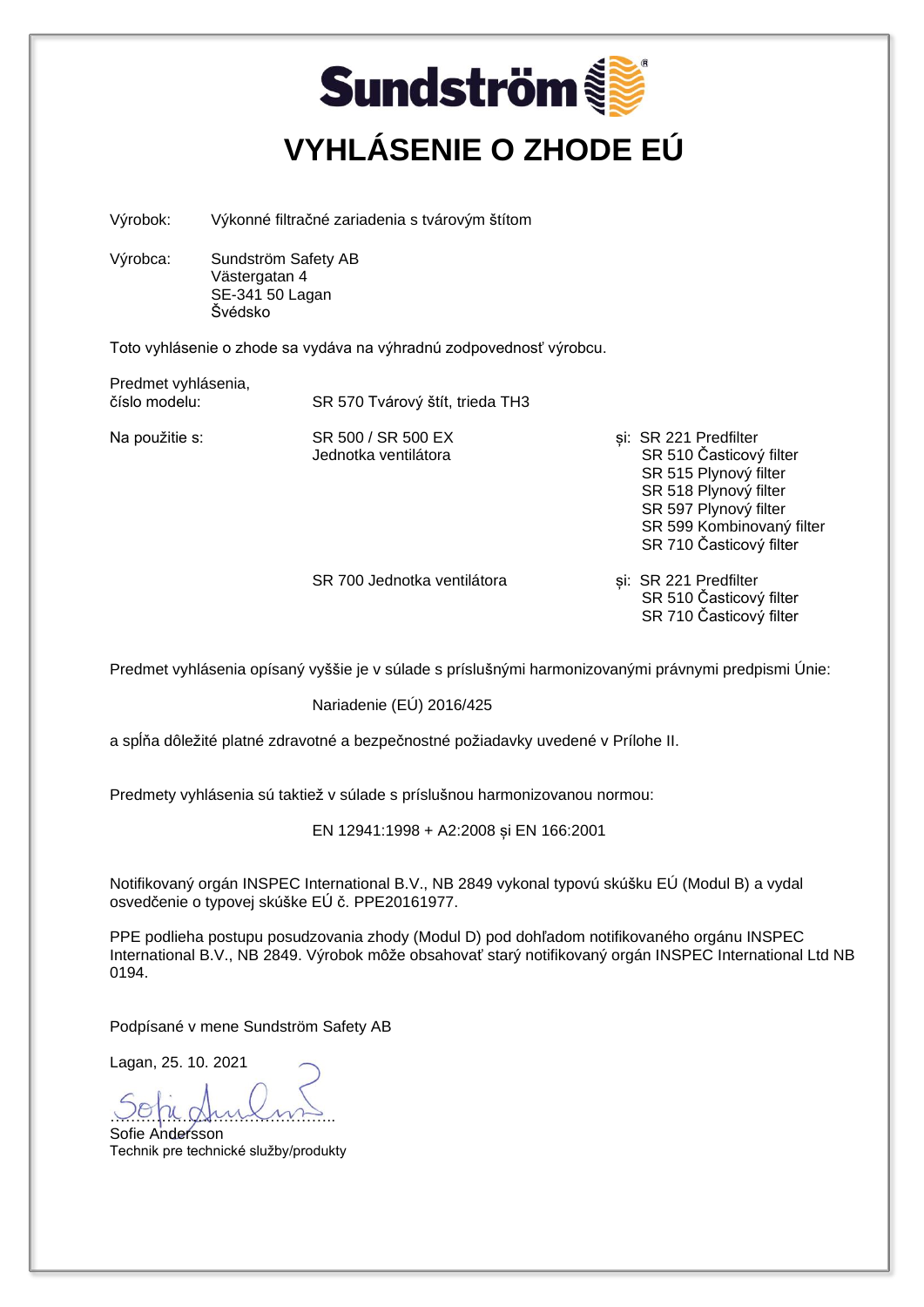| <b>Sundström</b><br><b>IZJAVA ES O SKLADNOSTI</b>                                             |                                                                                  |                                                                         |                                                                                                                                                                                     |  |
|-----------------------------------------------------------------------------------------------|----------------------------------------------------------------------------------|-------------------------------------------------------------------------|-------------------------------------------------------------------------------------------------------------------------------------------------------------------------------------|--|
| Izdelek:                                                                                      |                                                                                  | Napajane filtrirne naprave vključujejo ščitnik za obraz                 |                                                                                                                                                                                     |  |
|                                                                                               | Proizvajalec: Sundström Safety AB<br>Västergatan 4<br>SE-341 50 Lagan<br>Švedska |                                                                         |                                                                                                                                                                                     |  |
|                                                                                               |                                                                                  | Ta izjava o skladnosti se izdaja na izključno odgovornost proizvajalca. |                                                                                                                                                                                     |  |
| Predmet izjave,<br>številka modela:<br>SR 570 Obrazni ščit, razred TH3                        |                                                                                  |                                                                         |                                                                                                                                                                                     |  |
|                                                                                               | Za uporabo z naslednjimi pripomočki:                                             | SR 500 / SR 500 EX<br>Ventilatorska enota                               | a: SR 221 Predfilter<br>SR 510 Filtri za delce<br>SR 515 Filter za pline<br>SR 518 Filter za pline<br>SR 597 Filter za pline<br>SR 599 Kombinirani filter<br>SR 710 Filtri za delce |  |
|                                                                                               |                                                                                  | SR 700 Ventilatorska enota                                              | a: SR 221 Predfilter<br>SR 510 Filtri za delce<br>SR 510 Filtri za delce                                                                                                            |  |
| Zgoraj opisani predmeti izjave so skladni z veljavno harmonizirano zakonodajo Evropske unije: |                                                                                  |                                                                         |                                                                                                                                                                                     |  |
|                                                                                               | Uredba (EU) 2016/425                                                             |                                                                         |                                                                                                                                                                                     |  |
| in izpolnjujejo veljavne bistvene zahteve glede zdravja in varnosti, določene v Prilogi II.   |                                                                                  |                                                                         |                                                                                                                                                                                     |  |
| Predmeti izjave so prav tako skladni z ustreznim harmoniziranim standardom:                   |                                                                                  |                                                                         |                                                                                                                                                                                     |  |
| EN 12941:1998 + A2:2008 a EN 166:2001                                                         |                                                                                  |                                                                         |                                                                                                                                                                                     |  |

Priglašeni organ INSPEC International B.V., NB 2849, je izvedel tipski pregled EU (modul B) in izdal certifikat o tipskem pregledu EU št. PPE20161977.

PPE je predmet postopka ocene skladnosti (modul D) pod nadzorom priglašenega organa INSPEC International B.V., NB 2849. Izdelek lahko prikazuje stari priglašeni organ INSPEC International Ltd NB 0194.

Podpisano za in v imenu podjetja Sundström Safety AB

Lagan, 25. 10. 2021

re dhu Sofie Andersson Tehnične storitve/produktni inženir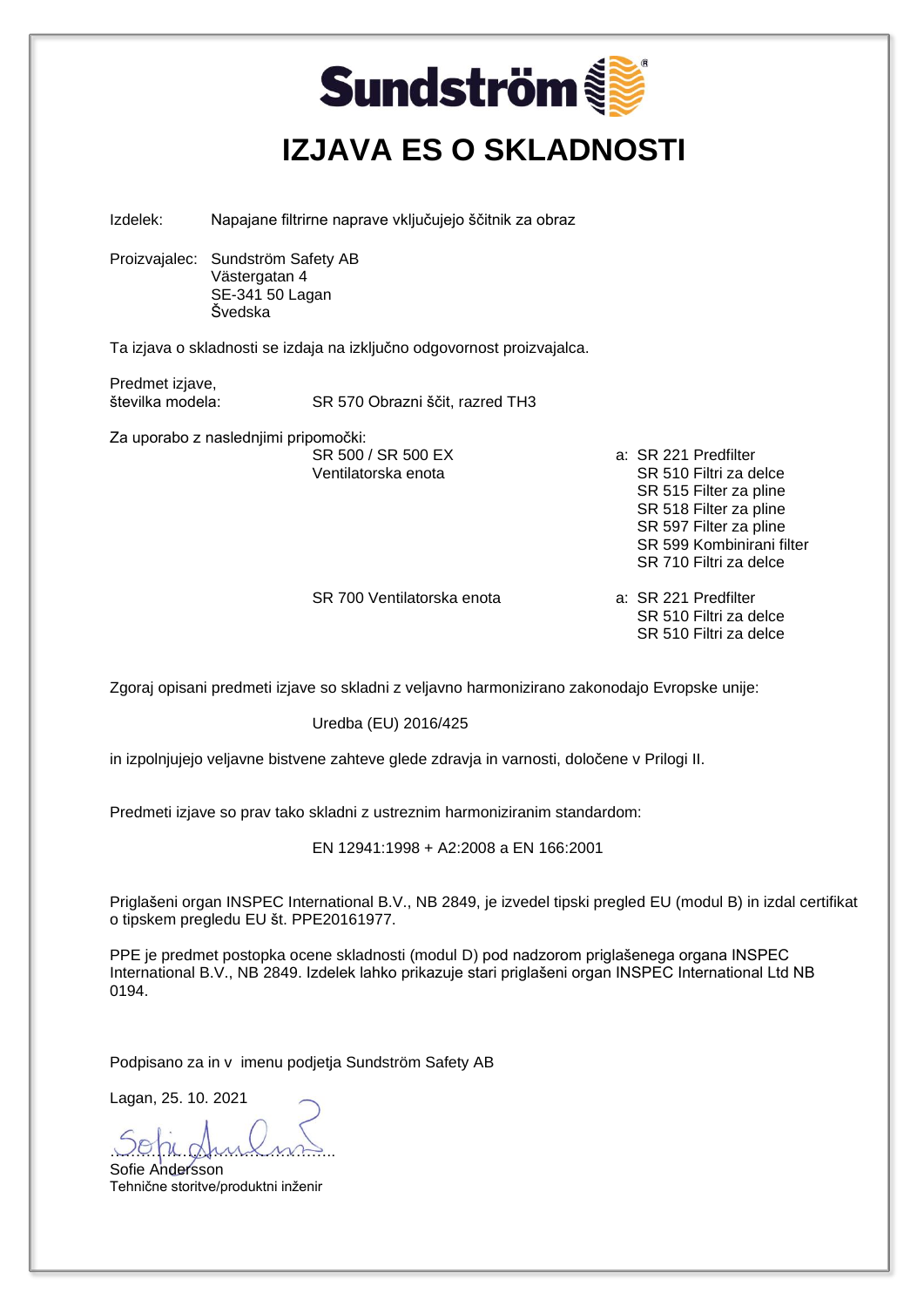

#### **EU-FÖRSÄKRAN OM ÖVERENSSTÄMMELSE**

Produkt: Fläktassisterat andningsskydd med skärm

Tillverkare: Sundström Safety AB Västergatan 4 SE-341 50 Lagan Sverige

Denna försäkran om överensstämmelse utfärdas på tillverkarens ansvar.

Föremål för försäkran, SR 570 Skärm, klass TH3 För användning med: SR 500 / SR 500 EX och: SR 221 Förfilter Fläkt SR 510 Partikelfilter SR 515 Gasfilter SR 518 Gasfilter SR 597 Gasfilter SR 599 Kombinationsfilter SR 710 Partikelfilter

SR 700 Fläkt och: SR 221 Förfilter SR 510 Partikelfilter SR 710 Partikelfilter

De föremål ovan som omfattas av försäkran uppfyller kraven i relevant unionslagstiftning om harmonisering:

Förordning (EU) 2016/425

och uppfyller tillämpliga grundläggande hälso- och säkerhetskrav i bilaga II.

De föremål som omfattas av försäkran uppfyller också kraven i relevant harmoniserad standard:

EN 12941:1998 + A2:2008 och EN 166:2001

Det anmälda organet INSPEC International B.V., NB 2849, utförde EU-typkontrollen (Modul B) och utfärdade EU typintyget med nr PPE20161977.

Den personliga skyddsutrustningen omfattas av förfarandet för bedömning av överensstämmelse (Modul D) under tillsyn av det anmälda organet INSPEC International B.V., NB 2849. Produkten kan visa det gamla anmälda organet INSPEC International Ltd NB 0194.

Undertecknad för Sundström Safety AB

<u>voja gruioms</u>

Sofie Andersson Teknisk service/produktingenjör